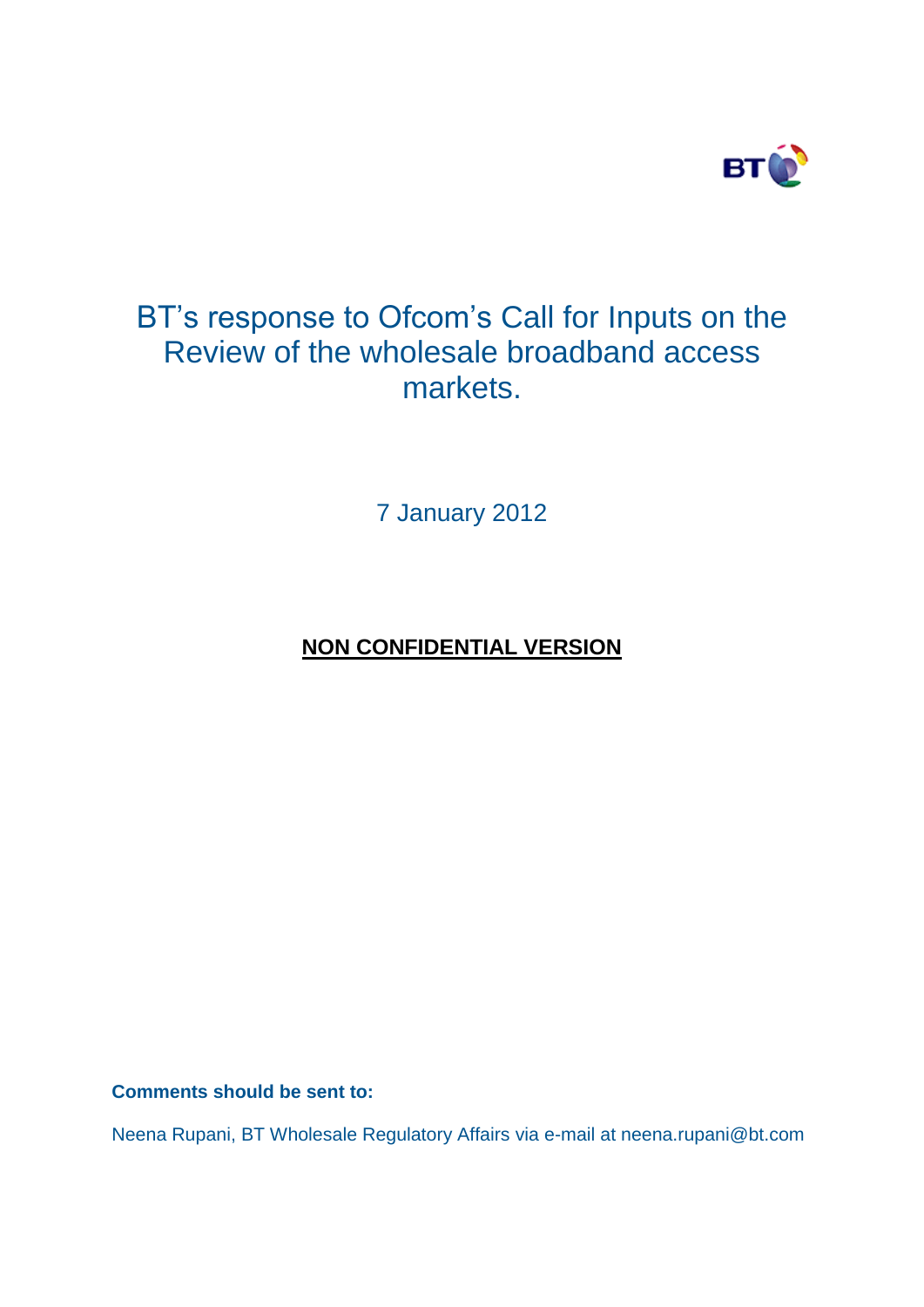# **Executive Summary**

#### **The competitive landscape and regulation in wholesale broadband access**

Broadband has transformed the way we live in recent years – at home, at work and on the move. A key factor in creating the vibrant broadband sector which the UK enjoys today has been the practical approach to the competitive environment adopted by Ofcom in the past to ensure that broadband providers have the opportunities to invest and compete in the market place.

In the last two market reviews Ofcom has responded to this dynamic market by recognising variations in competitive conditions between different parts of the UK. In 2010 Ofcom updated the geographic definitions to better reflect where competition was already intense or expected to grow within the lifetime of the review.

Even in the relatively short time since Ofcom's 2010 market review competition has grown rapidly with LLU rollout far more extensive than anticipated. By the time Ofcom has completed this review customers in over 90% of the UK will be able to choose from at least two out of three major broadband providers as well as BT. In these areas there is intense competition because each of these providers has a powerful consumer brand and supplies broadband as part of a bundle with a combination of voice, TV or mobile.

In this review it is crucial that Ofcom recognises the realities of today's market place. This means creating a framework where regulation is targeted only where it is really needed and which encourages investment to continue to improve broadband services to consumers across the UK. We believe Ofcom should focus on two key areas in this market review:

- Updating the geographic market definitions to ensure that they are properly forward looking and that the deregulated footprint reflects the reality of today's competitive market; and
- Ensuring that the framework for wholesale pricing strikes the appropriate balance between protecting consumers whilst providing incentives to invest in next generation broadband across the UK. This is crucially important in rural areas where the case for investment is most challenging.

#### **Market definition and market power**

In the last review Ofcom established the principle of deregulating some exchanges where three major providers were present – but only those where BT's market share was below 50%. We think this last criterion should now be dropped. Once large communication providers, in addition to BT, have rolled out into an exchange their impact on market share is actually a matter of timing – our experience is that market shares change rapidly after the big players have deployed in a particular exchange.

We therefore believe the time is now right for Ofcom to take a forward-looking view and to deregulate *all* exchanges where three major providers (including BT) are present (or plan to be present), irrespective of BT's market share at the outset. We will provide evidence to demonstrate that BT's market share falls rapidly once three major operators are active, proving that competition is sustainable in these circumstances and customer choice is assured from the start.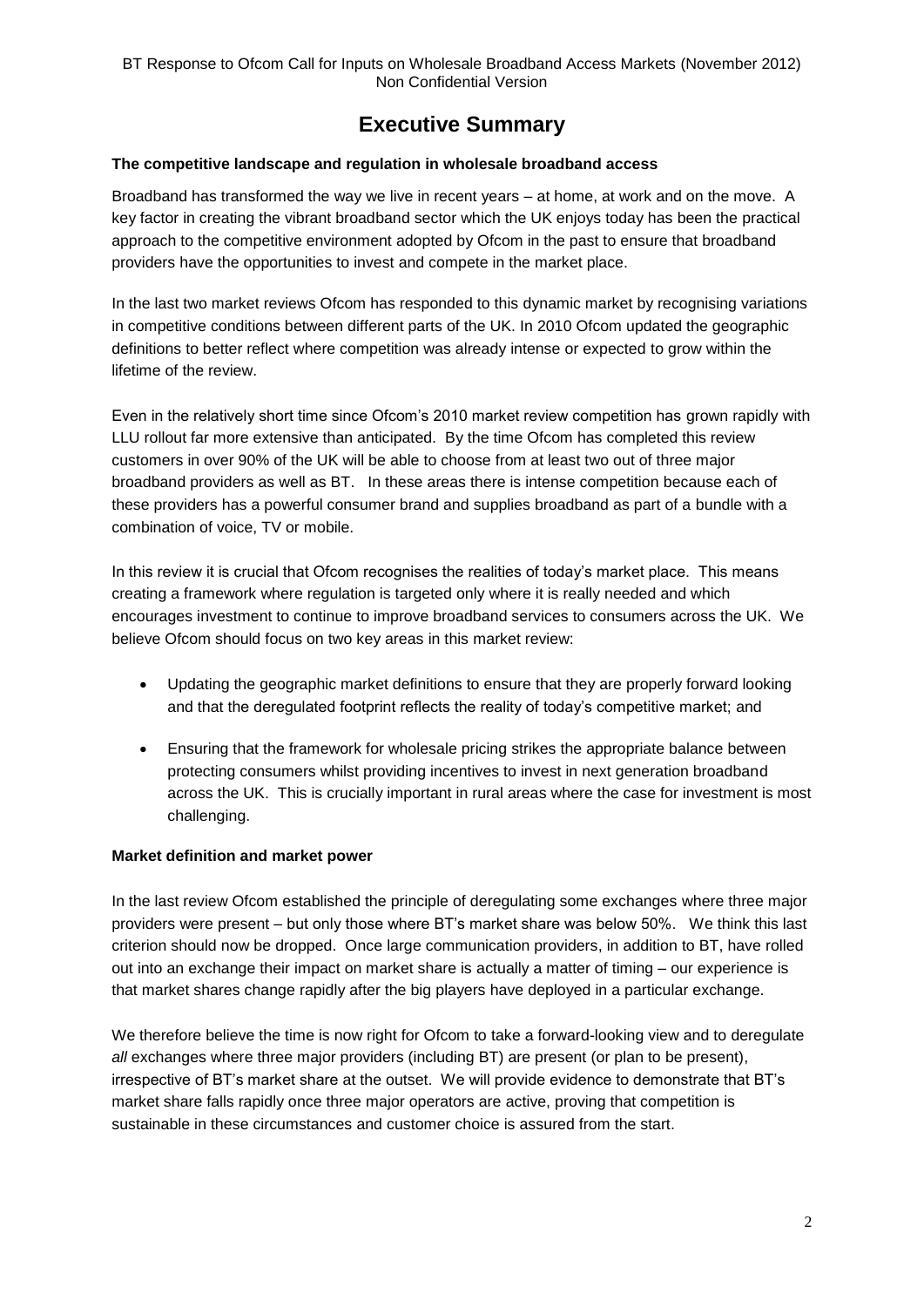In order for Ofcom to be able to carry out this review properly and to fully reflect the state of competition in the market it is crucial that its analysis and proposals are based on accurate and up-todate information obtained from all relevant providers, where possible supplemented and validated by public domain sources such as companies' published results and other announcements. We expect Ofcom to press hard for this information. In addition we propose that Ofcom should introduce a mechanism to update the list of 'competitive' exchange areas, to take account of any updated rollout plans during the lifetime of the forthcoming market review. This will ensure that the boundary between the geographic markets reflects the reality on the ground.

#### **Price regulation**

According to Ofcom's 2012 International Communications Market Report, broadband prices in the UK compare favourably with those in the US and other major European countries and broadband availability is near universal. BT is committed to helping the UK to sustain its position as a leading digital economy and society. To this end continued investment in both the availability of broadband products at the exchange level and backhaul capacity from exchanges is essential to meeting the increasing demands of consumers of broadband services across the UK. This is especially the case in rural areas where the cost of investment is most challenging.

With the right economic and regulatory environment, we and other providers can continue to invest in broadband across the UK. In considering the appropriate level of remedies, in particular pricing regulation, Ofcom must ensure it strikes the right balance between incentivising investment and protecting consumers.

In the last market review Ofcom introduced formal charge controls for the least competitive areas – Market 1 - for the first time. They cover a relatively small proportion of the UK – just under 12% Given TalkTalk's plans to rollout to 95% by the start of this market review period, the new Market 1, where only BT is present, will likely cover no more than 5% of UK premises. Ofcom should now seriously consider whether charge controls are a justified or proportionate remedy for such a tiny area. A more proportionate solution would be some form of safeguard cap or a return to a voluntary price ceiling, as was in place prior to the 2010 market review.

# **The 'Call for Inputs' Process**

We appreciate Ofcom's wish to prioritise aspects of its analysis in this review based on early feedback given in responses to this Call for Inputs. However Ofcom should also retain the flexibility to reprioritise and review issues later as new evidence and arguments emerge.

This response sets out our initial views on the questions in the Call for Inputs. We look forward to contributing further ideas and evidence to help Ofcom formulate its proposals to be set out in the formal consultation process later this year.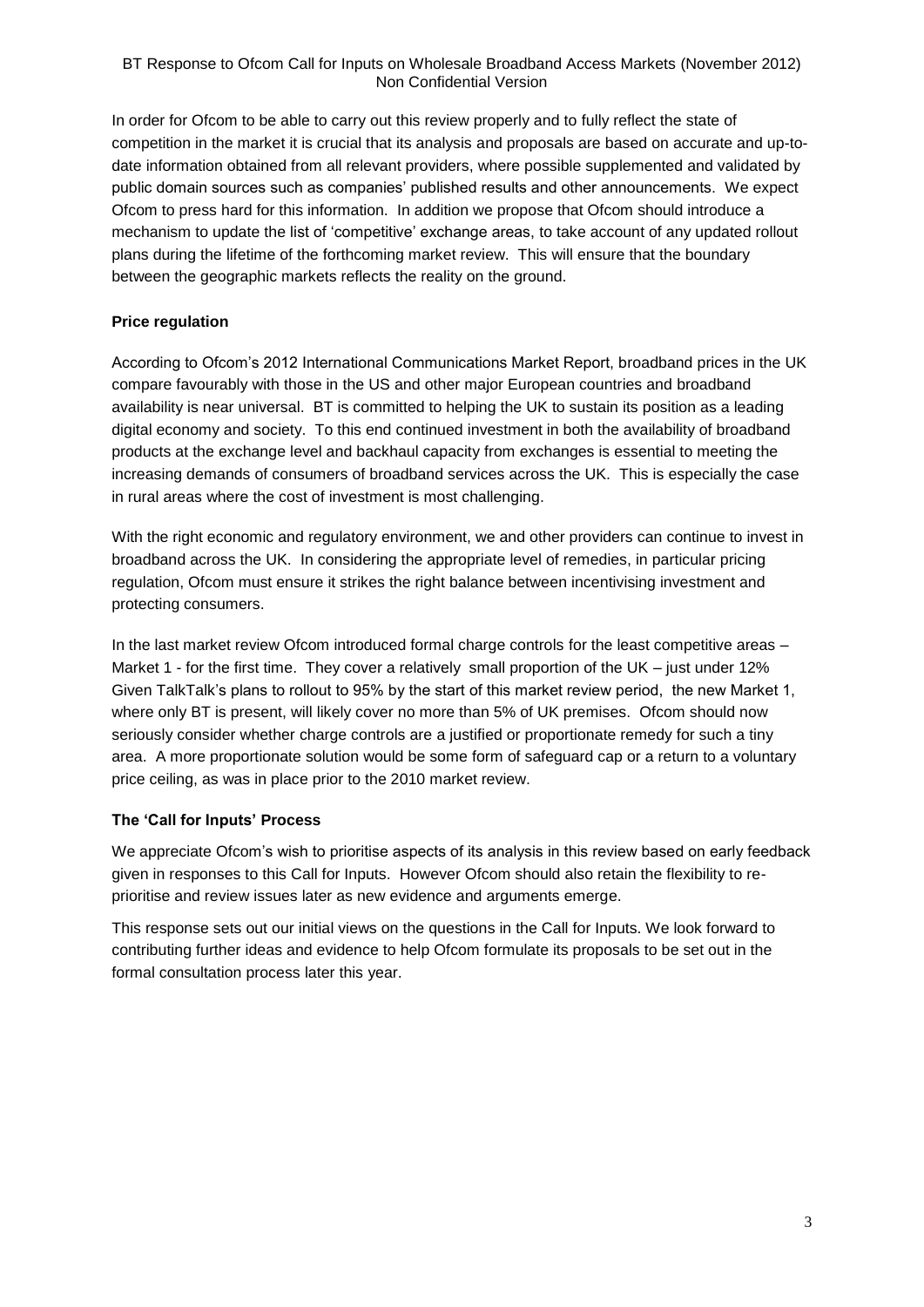# **Outline of this response**

We answer Ofcom's specific questions in "Call for Inputs on the review of wholesale broadband access (WBA) markets" published on 9 November 2012<sup>1</sup> in the main body of this document. The document also includes the following annexes in support of our response:

- Annex 1 sets out BT's provisional assessment of the evolution of competition in the provision of retail and wholesale broadband services since the last market review, and in particular evidence supporting our position that the share criterion of 50% where BT + 2 POs are present is not justified.
- Annex 2 is an independent report by SPC Network responding to some of the issues which were raised by Ofcom in the last WBA Consultation and Final Statement.
- Prospective Annex 3 We had hoped to provide a further report with this response updating the econometric modelling undertaken by Professor John Nankervis during the last market review. This will examine the impact of LLU presence on retail shares and the speed of impact of an LLU operator when entering an exchange. This work has taken longer than expected and will follow shortly.

#### **Responses to Ofcom's questions**

1

#### **Market definition and market power assessment**

**Question 1** In light of our proposed approach for this review, have there been any changes since the last market review, or do you see any developments over the period of this review, which affect whether the WBA product market definition used in the last market review is still appropriate? If so please give reasons.

In the 2010 market review<sup>2</sup> Ofcom defined the wholesale WBA product market as:

*"Asymmetric broadband access and any backhaul as necessary to allow interconnection with other communications providers which provides an always on capability, allows both voice and data services to be used simultaneously and provides data at speeds greater than a dial up connection. This market includes both business and residential customers" [paragraph 1.17]*

Ofcom's definition includes cable, LLU and fibre based services to both residential and business customers but excludes narrowband internet access, symmetric broadband access, mobile fixed wireless and satellite internet access.

We broadly agree that Ofcom's product market definition is satisfactory for the purposes of the current market review. However, Ofcom's analysis will need to take into account the growing impact of mobile broadband on the nature of competition at the retail level, particularly with the advent of 4G/LTE

<sup>&</sup>lt;sup>1</sup> Review of the wholesale broadband access markets. Call for Inputs ('WBA Call for Inputs (November 2012)') <http://stakeholders.ofcom.org.uk/binaries/consultations/review-wholesale-broadband/summary/reviewL.pdf>  $2$  Review of the wholesale broadband access markets. Statement on market definition, market power determinations and remedies (3 December 2010) – 'WBA Final Statement (December 2010)' <http://stakeholders.ofcom.org.uk/binaries/consultations/wba/statement/wbastatement.pdf>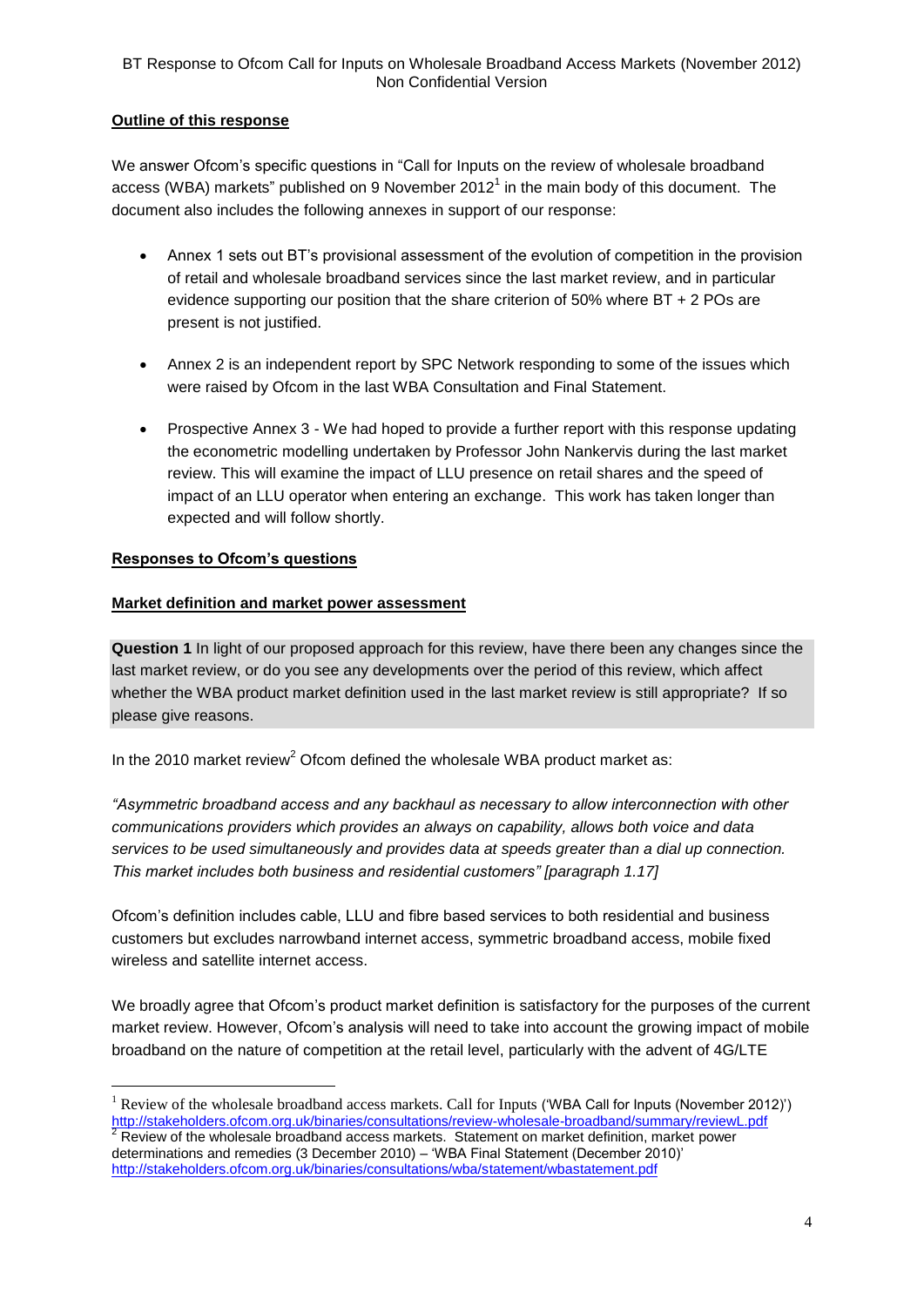services scheduled for 2013. If successful, these services could act as an increasing and effective constraint on fixed line broadband services with implications on both the product and geographic market definitions and subsequent SMP assessment.

Mobile broadband was just taking off at the time of the 2010 market review. Back then the most common form of mobile broadband access was with a laptop using a mobile network via a dongle. Since then use of smartphones and tablets have increased the availability of mobile internet services, which in turn has driven more sophisticated use. Many end users now use their mobile devices to access internet services even when in their own homes, partly as a result of monthly contracts that include significant data download allowances. The introduction of 4G is likely to encourage some households to move away from fixed line broadband to complete 'mobile only' households.

Ofcom's Communications Market Report 2012 $3$  identified several key changes in the way individuals accessed the internet, particularly on the move. Users are increasingly accessing the internet directly from smartphones; using a PC 'tethered' to a smartphone or via a tablet computer with a SIM card. Ofcom's research identified that two-fifths of UK adults now own a smartphone, with the same proportion saying their phone is the most important device for accessing the internet.

It also found that, although nationwide, mobile broadband is more commonly used together with fixed broadband, there are certain groups, such as 16-24 year olds and transient groups (e.g. students) that bought mobile-only broadband services only<sup>4</sup>. Given the changing nature of how we access internet services, as well as ONS's projected increase in one-person households<sup>5</sup>, more people may be encouraged to move away from fixed line services to become 'mobile only'. For such subscribers mobile broadband may be an acceptable substitute, and as such mobile services will impose a degree of competitive pressure on fixed broadband services $6$ .

Furthermore, the mobile broadband could also provide a stimulus for innovation and investment in broadband infrastructure and the internet as different players respond to competition in the market. It is important for this, and subsequent, market reviews to appropriately take this into account. We do not think it is reasonable for Ofcom to continue to ignore the impact of mobile broadband substitution in its market power analysis any more.

**Question 2** In our 2010 WBA Statement, we defined geographic markets by grouping together local exchanges with sufficiently homogenous competitive conditions, primarily by reference to the number of POs present or forecast to be present in exchanges. Do you agree that we should follow the same approach in this review?

In the 2010 market review we broadly accepted Ofcom's overall methodological approach to defining geographic markets by grouping together local exchanges with sufficiently homogeneous conditions based on the number of competitors present. Our position was that using exchange areas to define markets was not ideal as it focuses on just one of the two physical access networks (the other being Virgin Media's cable network). However we accepted it was the most pragmatic of the options

<u>.</u>

<sup>3</sup> Section 5.1.3 of Ofcom's Communications Market Report 2012 [http://stakeholders.ofcom.org.uk/market-data](http://stakeholders.ofcom.org.uk/market-data-research/market-data/communications-market-reports/cmr12/uk/)[research/market-data/communications-market-reports/cmr12/uk/](http://stakeholders.ofcom.org.uk/market-data-research/market-data/communications-market-reports/cmr12/uk/) 4

Figure 5.9 of Ofcom's Communications Market Report 2012

<sup>5</sup> [https://www.gov.uk/government/uploads/system/uploads/attachment\\_data/file/6395/1780763.pdf](https://www.gov.uk/government/uploads/system/uploads/attachment_data/file/6395/1780763.pdf)

<sup>6</sup> For example, as assessed by RTR in Austria in its 2009 review.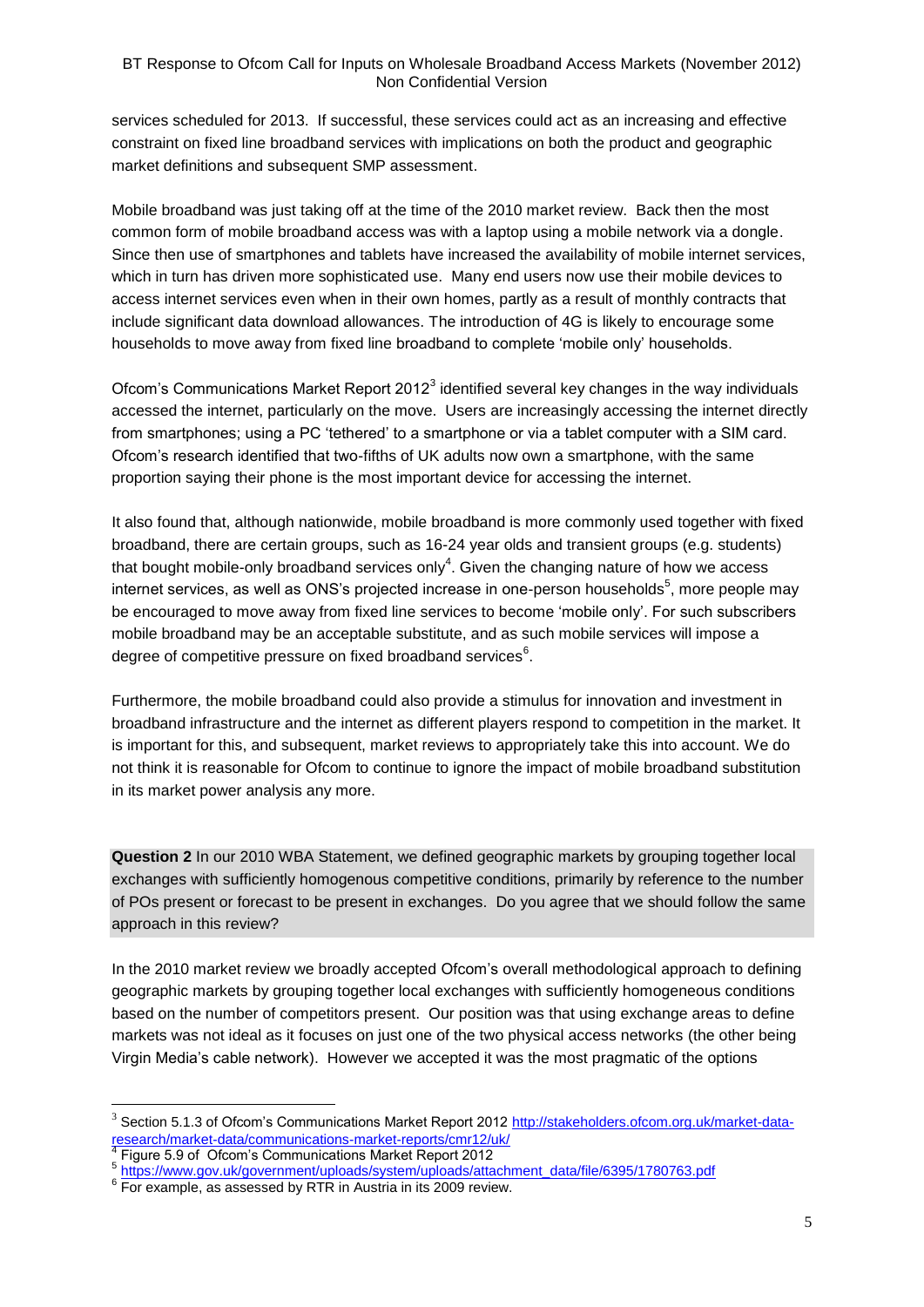available but suggested Ofcom should adjust its methodology to better reflect Virgin Media's presence.

We still believe this is the case and disagree with Ofcom's requirement for Virgin Media to serve 65% of delivery points in an exchange to count them as present in an exchange area. This is because it underestimates Virgin Media's presence and strength as it does not take account of the potential for Virgin Media to supply service to additional households at the edge of its existing network areas at low incremental cost.

This is in fact what has happened since the last review. Over the last 2 years Virgin Media has focused on upgrading their existing network to provide higher speed services. In parallel with this Virgin Media has also been extending their physical footprint into new areas. In the first half of 2011, they passed 73,000 additional homes, including in areas such as Derry, Staines and Southampton, and confirmed they were on target to pass at least 100,000 premises by the end of the year. In addition to the new areas, it is also believed that Virgin Media has been running "in-fill" initiatives to connect homes within areas already predominantly served, such as developments built since their original rollout. This shows that Ofcom should take a forward look at Virgin Media's plans, rather than a snapshot in time.

We expect that in a small but significant number of BT exchange areas this means that Virgin Media may now reach Ofcom's 65% threshold and should be counted as present in Ofcom's analysis, even though BT still believes 50% to be a more appropriate percentage for the reasons given above.

It is also important to recognise the difference between Virgin Media's cable television footprint and its broadband footprint (the latter being larger). In collecting data for this market review, Ofcom must ensure that it is using the appropriate data before coming to any conclusions about Virgin Media's presence.

**Question 3** In the last WBA market review we identified 4 geographic markets in the UK. Is it still appropriate to identify 4 geographic markets using the same criteria as in the last market review? Or have there been changes since the last market review, or are there any developments foreseen over the period of the next market review, that mean the number of geographic markets or the criteria used to distinguish the geographic markets may have changed? If so please give reasons for your views. and

**Question 5** Have there been any changes since the last market review that would impact our SMP assessment in the WBA markets identified in this review? If so, please give your reasons for your views.

Whilst we supported Ofcom's proposal to broaden the definition of Market 3 in the last market review, we believe Ofcom took an unduly cautious approach and should have deregulated all exchange areas with three major providers (including BT) irrespective of BT's historic market share.

Since the last market review competition has grown significantly with LLU rollout much more extensive than allowed for in the 2010 review, so that today's Market 2 is far more like Market 3 than Market 1. The market is now characterised by four major broadband providers with bundled offerings providing them with the ability to acquire broadband customers from strength in adjacent markets, and with access to finance and powerful consumer brands.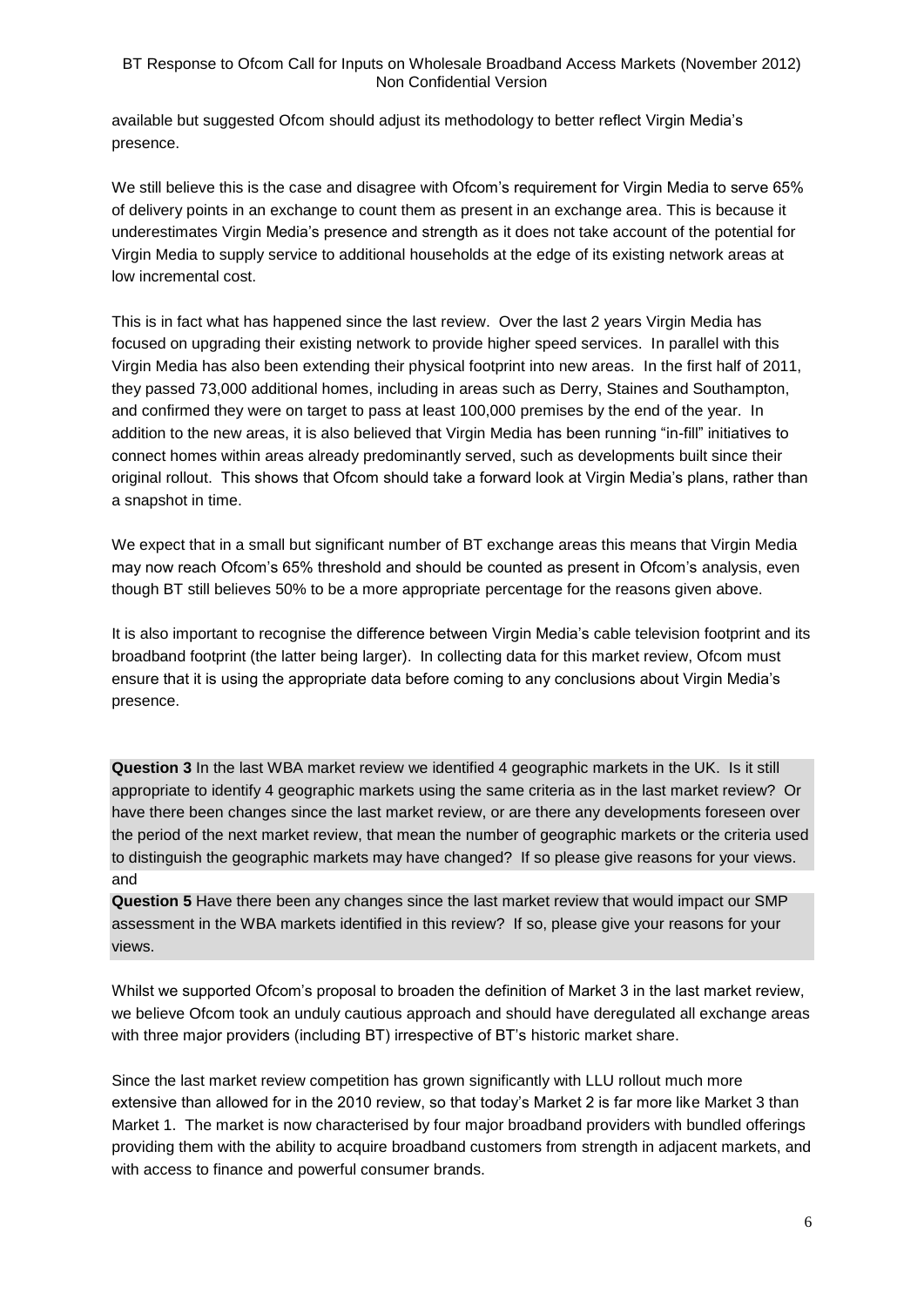In this section we summarise the economic evidence supporting our view. In Annex 1 we provide a detailed assessment of the information available as well as analysis being carried out by our external advisors. We also believe that Ofcom should place more emphasis on other factors, apart from market share, that should be considered in the assessment on SMP.

#### Ofcom's focus on market shares for SMP assessment

The current market definitions requires BT's market share to be below 50% for exchanges with three operators to be deregulated. However, once two principal operators (POs) in addition to BT are present in an exchange area their impact on our market share is a matter of timing. Our experience is that market shares change rapidly after the big players have deployed in a particular exchange (see annex 1, page 21, Section III – Updated Assessment of Competition; part (iv) The Econometric Modelling). We believe that Ofcom underestimated this impact in the 2010 review.

In the last WBA market review Ofcom identified wholesale geographic markets by grouping together BT local exchanges in which the actual or potential competition was such that competitive conditions within each market were sufficiently homogenous<sup>7</sup>.

This approach followed EC guidelines<sup>8</sup> on market analysis which state that geographic markets should be defined by looking at areas where "*conditions of competition are similar or sufficiently homogenous*". The guidelines go on to say that the definition of geographic markets does not require the conditions of competition to be:

"..*perfectly homogeneous. It is sufficient that they are similar or sufficiently homogeneous and accordingly, only these areas in which conditions of competition are heterogeneous may not be considered to constitute a uniform market"*

We believe that if Ofcom were to define geographic markets using the same criteria as the 2010 market review, this would result in a Market 2 where the conditions of competition were not homogeneous. We provide clear evidence that meaningful and sustainable competition and customer choice is effective and that BT's market share falls rapidly once three operators (including BT) are present. In this review Ofcom should take an appropriate forward-looking view and update the criteria for identifying geographic markets by eliminating the 50% market share threshold for Market 3.

To inform our analysis of the development of broadband competition since the 2010 market review we have commissioned the following two expert reports:

- We have asked SPC Network to comment on a number of points raised by Ofcom in the December 2010 final statement and to review the evidence of competitive entry since the last market review and the conclusions that can be drawn as a result of that entry. Their report is included in Annex 2.
- An update of Professor John Nankervis' 2010 study on the economic modelling of broadband competition over time. This work was carried out for the last market review and confirmed that

 $7$  Paragraph 1.23 of the WBA Call for Inputs (November 2012)

 $8$  Paragraph 56 of the EC 202 guidelines on market analysis and assessment of SMP (2002/C 165/03)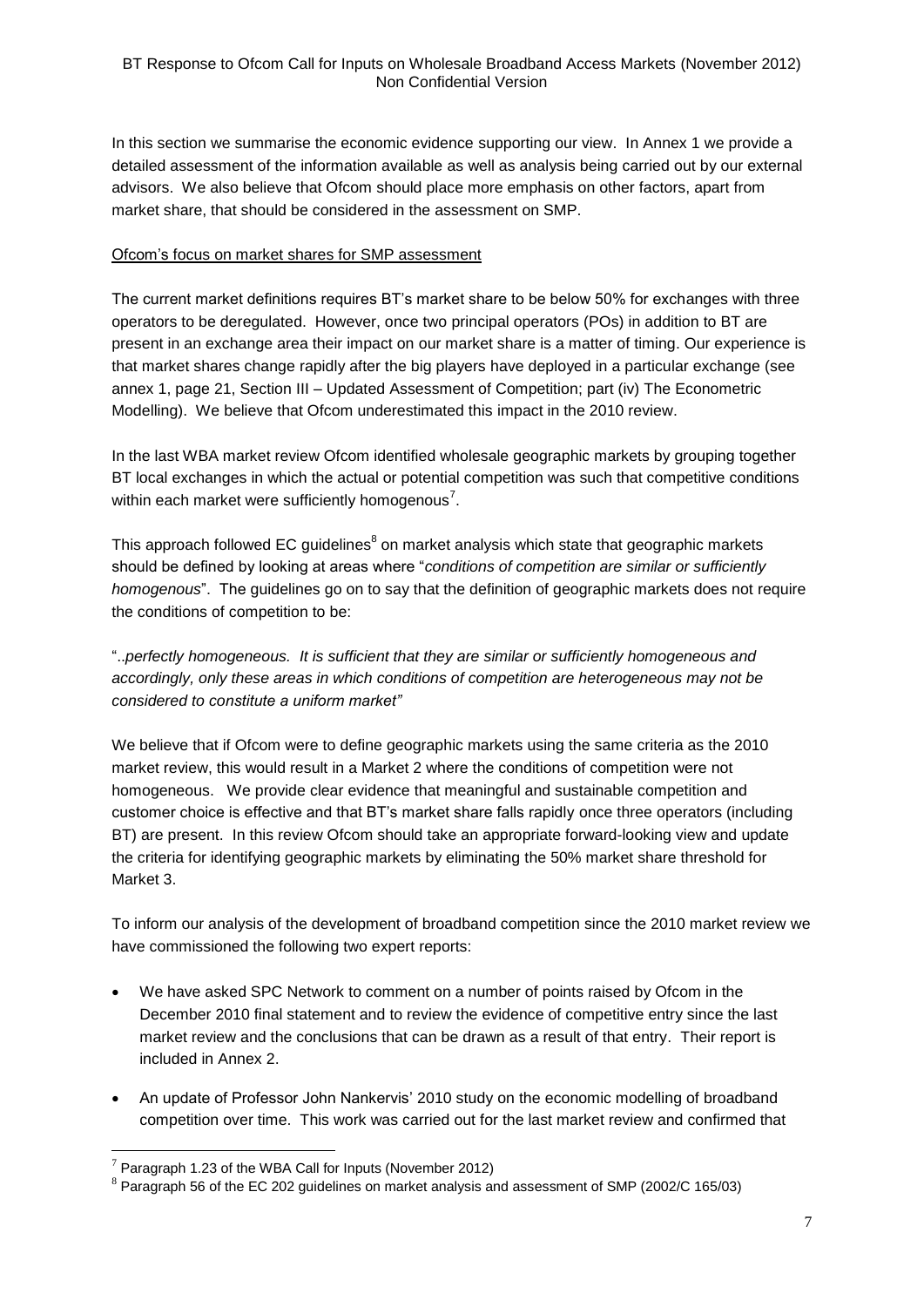after three operators are present in an exchange the impact of further entry on competition was very limited. Ofcom and its advisors made a number of comments on this analysis in the December 2010 final statement $^9$  and our views on these are also included in Annex 1. This report is currently being prepared and we hope to be able to share it with Ofcom in in the near future.

## The use of additional criteria for SMP assessment

The EC guidelines on SMP analysis emphasise that high market share alone is not enough to establish SMP and list a number of criteria that should be considered by regulators when assessing market power<sup>10</sup>. These include overall size of undertaking, easy access to capital markets/financial resources, product/service diversification such as bundled products or services, economies of scale or scope and highly developed distribution and sales networks.

Rather than consider these factors in the round, Ofcom's approach in the last market review was to take evidence on each of these criteria and conclude for each one separately that it would be reflected in BT's market share in an exchange. This approach was far too cautious and led Ofcom to underestimate the extent of effective competition in Market 2. It also meant that more emphasis was placed on current market shares, rather than considering the evolution of market shares over the market review period.

Instead, as indicated by the Commission, Ofcom should have considered the cumulative impact that all of the above factors together played on constraining BT's behaviour. Had Ofcom taken this approach, we believe that it could have reasonably concluded that the presence of any two of Sky, Virgin Media or TalkTalk in an exchange would be sufficient for competition to be effective within a three year market review period.

Below we summarise our assessment of the evidence (contained in Annex 1) in five key areas supporting our view that the case for effective competition with three POs is even more appropriate in 2012 than it was in 2010.

- a) LLU expansion continues to extend the reach of competition beyond the levels allowed for in the last review. So even if market shares continue to be used as the criteria for assessing SMP, we would encourage Ofcom to take account of the evolution in market shares.
- b) Measures of market concentration in today's Market 2 continue to fall to levels close to those in Market 3 when Ofcom first deregulated it in 2008.
- c) Retail bundling and "on net" pricing has strengthened the position of competitors leveraging their strengths from adjacent markets and networks. So they are able to gain significant market share over time once present in an exchange.
- d) A recently published economic study of broadband competition in the US also supports the view that three competitors are sufficient for effective competition.

 9 Paragraphs 3.135 and 3.144 -3.145 of the WBA Final Statement (December 2010)

<sup>&</sup>lt;sup>10</sup> Paragraph 78 of the EC 202 guidelines on market analysis and assessment of SMP (2002/C 165/03)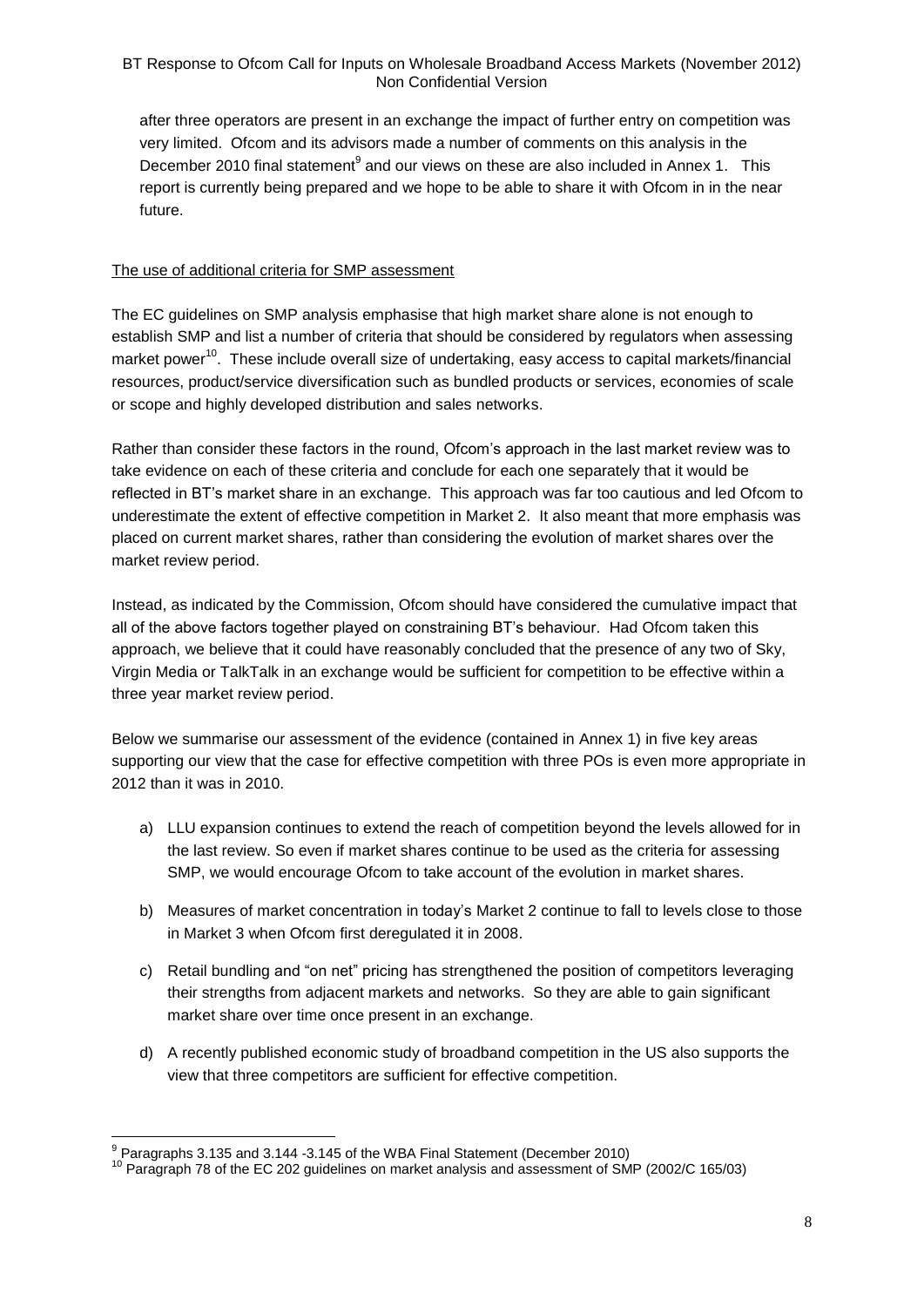- e) A detailed analysis of the evolution of exchanges since December 2010 shows many exchanges with only BT plus one PO in December 2010 are already likely to be in Market 3 and the majority will be before the end of this market review.
- f) The Portuguese regulatory authority has identified that three operators in a geographic area is sufficient to deregulate the broadband market.

# **a) LLU rollout continues to extend the reach of competition**

Ofcom has consistently adopted a cautious approach and underestimated the extent of LLU rollout<sup>11</sup>. Whilst we recognise the difficulties Ofcom faces in assessing the credibility of LLU operators' plans, it is nevertheless a fact that LLU rollout has been much greater in the last two market reviews than allowed for in Ofcom's analysis.

Our analysis shows that the level of LLU assumed in the last market review was achieved just one year into the three year market review and this growth was dominated by two POs, namely TalkTalk and Sky. There are good reasons to believe that LLU rollout will continue to grow during this market review period.

- Both TalkTalk and Sky have announced plans to extend their rollout to in excess of 3000 and 2500 exchanges respectively taking their 'on net' copper reach to 95% and 90%  $respectively<sup>12</sup>.$
- Some of the critical costs of supplying MPF have been falling including lower MPF and backhaul charges and lower core bandwidth costs.
- TalkTalk has become more successful in the wholesale market winning contracts from BT and improving the economics of their business model.

In summary, there is every reason to expect LLU to continue to grow further. In fact, TalkTalk have stated their intention to expand beyond their announced 95% rollout as costs per exchange fall and ARPU grows<sup>13</sup>

# **b) Measures of market concentration in Market 2 continue to fall**

1

Our preliminary evidence shows that a substantial proportion of exchanges where only BT and one other PO was present at December 2010 are already likely to be in Market 3, and long before the end of this market review it will be the majority of such exchanges.

One indicator widely used by economists to assess the extent of competition is the Herfindahl-Hirschman Index (HHI)<sup>14</sup>. HHI is an economic index used to measure market concentration a measure of the size of firms in relation to the industry and an indicator of the amount of competition among them.

 $11$  Ofcom accepts that it has taken a cautious approach in Paragraph 3.134 of the WBA Final Statement (December 2010)

[http://www.uswitch.com/broadband/news/2012/08/sky\\_aiming\\_for\\_90\\_uk\\_broadband\\_coverage/](http://www.uswitch.com/broadband/news/2012/08/sky_aiming_for_90_uk_broadband_coverage/) and

<http://www.talktalkgroup.com/~/media/Files/T/TalkTalk/pdfs/presentations/2012/13-11-2012-interim-pres.pdf> <sup>13</sup>Slide 8 of TTG results presentation (13 November 2012)

<http://www.talktalkgroup.com/~/media/Files/T/TalkTalk/pdfs/presentations/2012/13-11-2012-interim-pres.pdf>  $14$  HHI is defined as the sum of the squares of the market shares of the firms within the industry, where the market shares are expressed as fractions.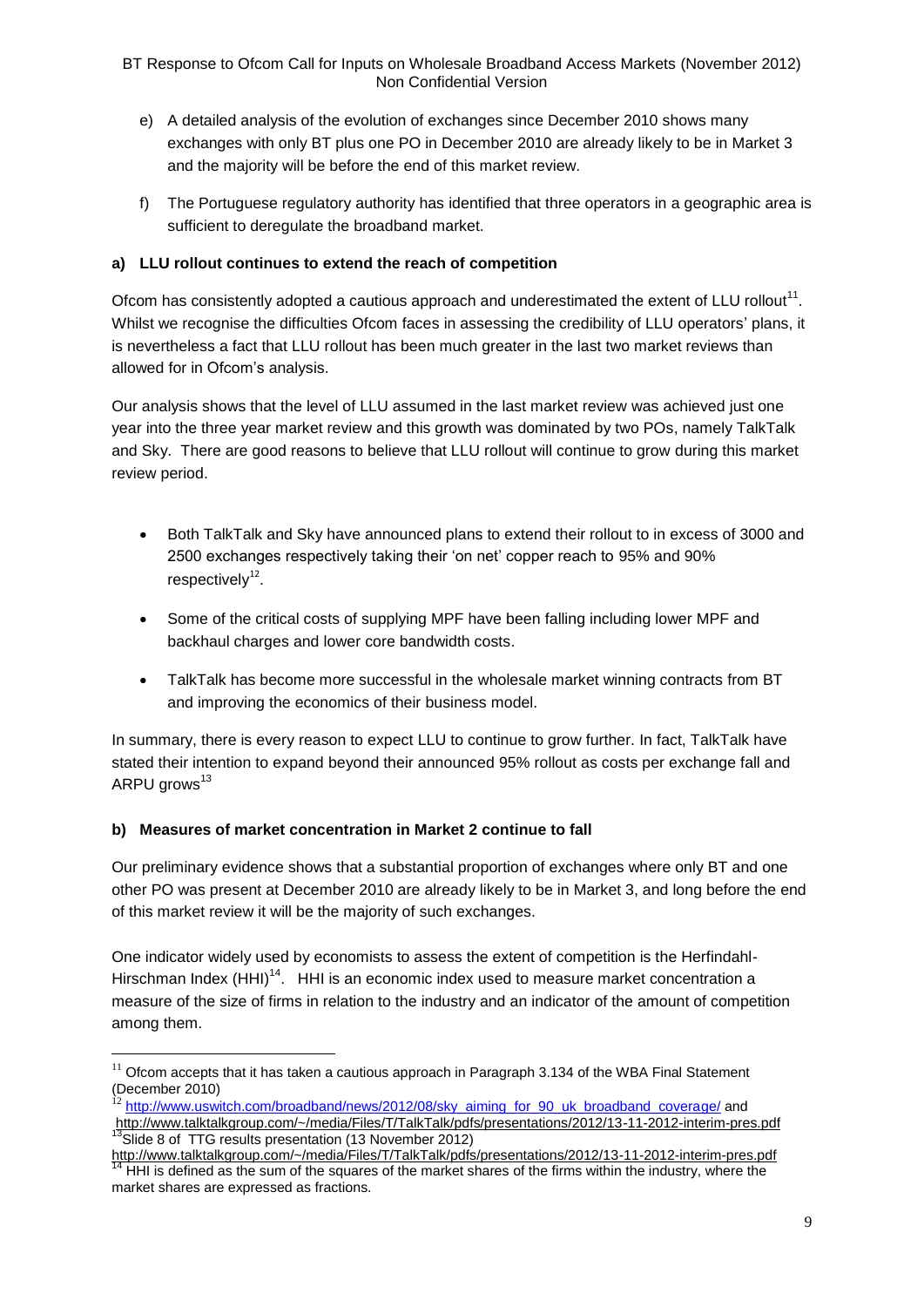The HHI allocates a value which lies between 1 in the case of monopoly and zero for an infinite number of competitors. Competition authorities typically look at the change in the index to evaluate whether markets are becoming more competitive rather than the absolute value itself.

Figure (a) below shows the evolution of the HHI index by geographic market since 2007. There is a clear trend of increasing competition (declining HHI) in Market 2: HHI falling by 30% between September 2010 and September 2012. Taking a forward look, by the end of the market review it would be reasonable to expect that market concentration will continue to fall towards the level found in Market 3.



Figure 1: Evolution of HHI by geographic market (based on 2010 market definitions)

SPC Network have reviewed these results (see annex 2) and used them to compare the competitive conditions in the WBA market with mobile access and call origination – where there is no regulation. SPC Network concludes that:

- The Market 3 HHI is lower than all but two EU member states for mobile
- The "direction of travel" of Market 2 is towards the same level of HHI as both Market 3 and EU mobile markets.

# **c) Retail bundling and 'on net' pricing has strengthened the position of competitors**

The trend for consumers to purchase broadband as part of a bundle has continued upwards since the last market review. There is fierce competition for customers to source all their requirements from one supplier for the longer term. This trend is illustrated in Figure 2 below from Ofcom's 2012 Communications Market Report published in July 2012. This shows that the proportion of consumers who now purchase communications services in a bundle increased from 50% in 2010 to 57% by the first quarter of 2012.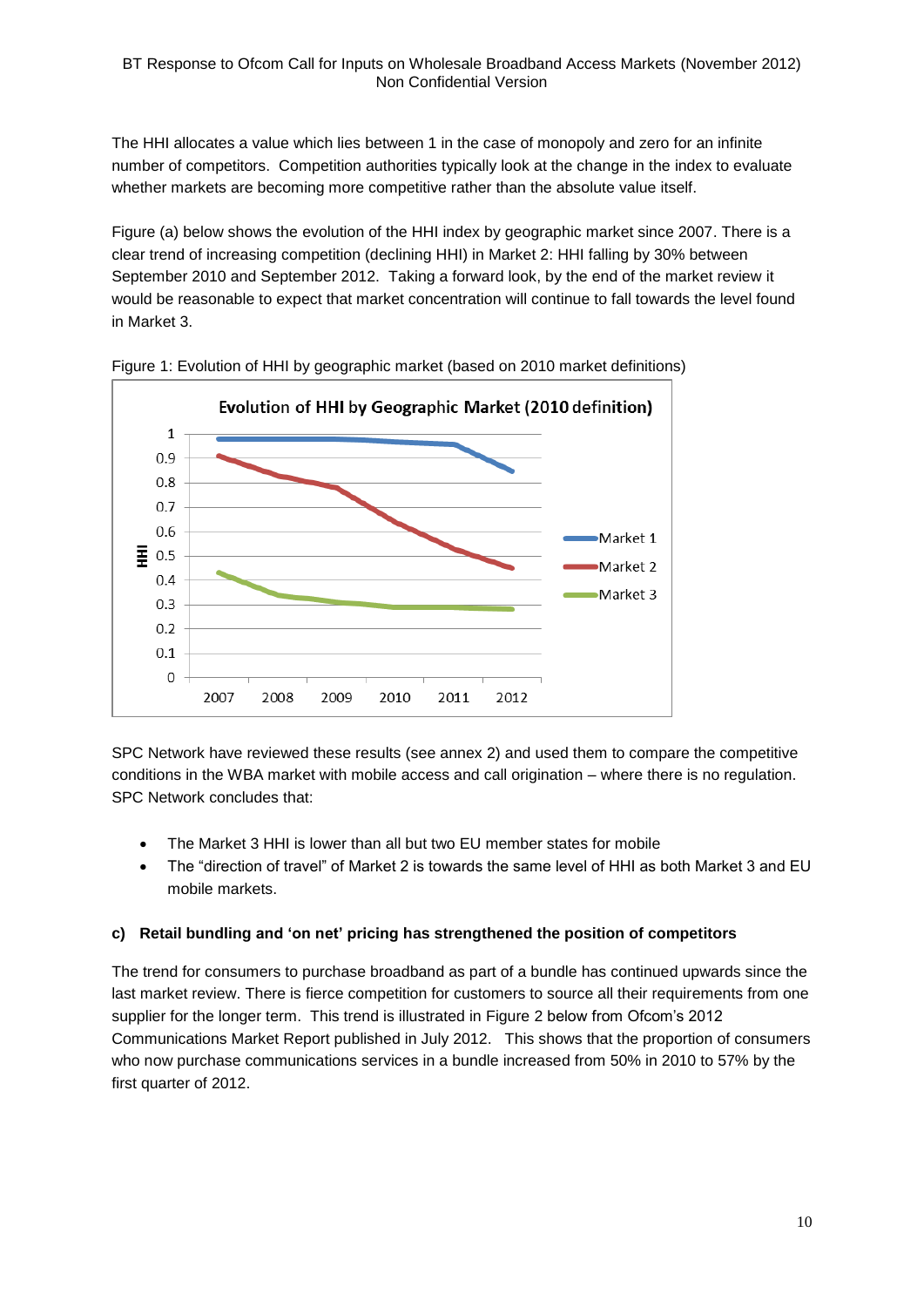

Figure 2: Increasing trend towards purchasing broadband in a bundle

Source: Ofcom technology tracker, Q1 2012. Base: All adults aged 16+ (n=3772)

The most popular type of bundle is dual fixed voice and broadband, but take up of triple play bundles of voice, broadband and TV is increasing. Bundling has a powerful impact on competition and consumer behaviour with two thirds of consumer customers who leave BT stating a bundle with a competitor was the key reason for doing so**.**

Ofcom's approach to date has focused almost entirely on market share in broadband access as the primary indicator of the strength of competition in an exchange. We think this underestimates the constraining effects the increase in retail bundling has on wholesale markets.

Furthermore, LLU operators continue to adopt common pricing ('on net') within their network footprints. This has the effect of linking Market 2 and Market 3 exchanges as the competitive conditions of the latter 'spill over' to the former. In the last market review Ofcom suggested that the strength of the competitive effects from retail bundling and on net pricing were relatively modest<sup>15</sup> and would be reflected in the market shares at each exchange.

By focusing on market shares in broadband access as the measure of competition in the exchange, Ofcom's market power analysis would not take appropriate account of the constraints on BT's behaviour from on net pricing and retail bundling.

# **d) A recently published economic study of broadband competition also supports the view that three competitors are sufficient for effective competition**

In the last market review, we referenced a number of pieces of academic research<sup>16</sup> from other industries which supported our view that the benefits to competition were gained once the third firm entered a market with additional entrants having a smaller impact. Ofcom's view was that the results

<sup>1</sup>  $15$  Paragraph 3.137 of the WBA Final Statement (December 2010)

<sup>16</sup> Bresnahan, T and Reiss, P (1991) *Entry and Competition in Concentrated Markets* The Journal of Political Economy, Vol. 99 No. 5 (Oct. 1991) pp 977 – 1009; Kolansky, W.J. (2002) *Coordinated Effects in Merger Review: from dead Frenchmen to Beautiful minds and mavericks* Speech to the American Bar Association, April 24th 2002, Washington D.C.; OPTA (2006) *Is two enough?* Economic Policy Note no. 6 and; Davies, S (2003) *How many sellers do we need for effective competition?* CCR Newsletter, Issue 5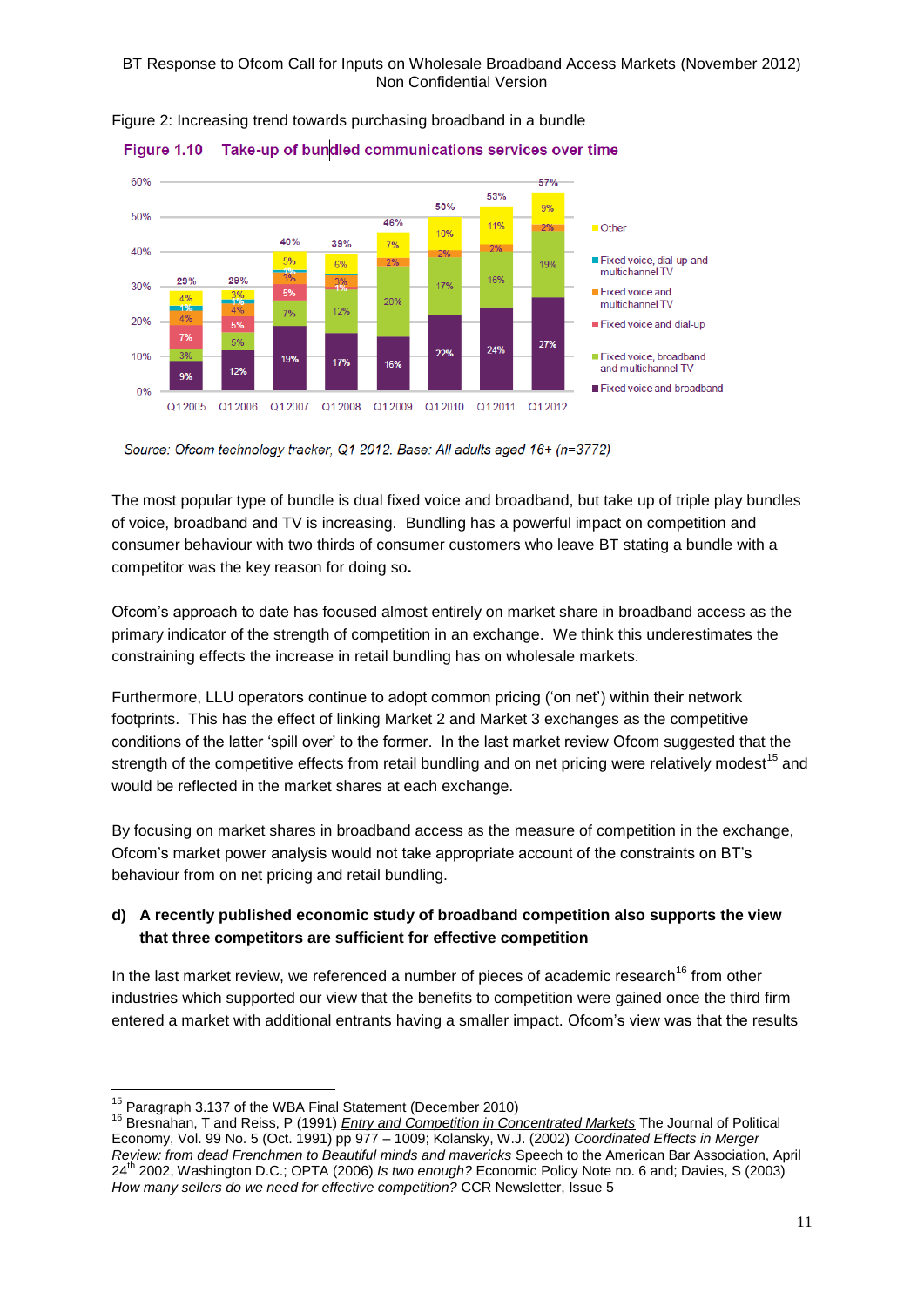from these studies "*cannot be extrapolated directly to competition for wholesale supply in a BT local*  exchange"<sup>17</sup>.

Since the 2010 consultation, two further pieces of research have been conducted specifically on broadband markets. The first by Xiao and Orazem (XO) explores the competitive effects of entry in the US broadband market. We have asked SPC Network to review this and their detailed assessment is available in Annex 2. SPC Network concludes that the findings in the XO study supports our original proposal that three POs present in an exchange is sufficient for effective competition.

A second paper by Nardotto et al looked at the impact of LLU entry in the UK market on total broadband penetration and quality of service competition. However, their analysis does not explicitly consider the impact on the market depending on the number of LLU operators.

# **e) BT's market shares in unbundled exchanges has continued to fall since December 2010**

LLU operators have unbundled exchanges continuously throughout this period, with 'waves' of activity. Our analysis of exchanges and the timing of LLU entry since December 2010 shows that a third of the exchanges that were designated as being in Market 2 would be categorised as Market 3 under this review. Another third are likely to be fully competitive by the end of the current market review period.

We have also analysed the impact of entry on BT's market share. In the relatively short time since the 2010 WBA Statement, BT continues to have market shares of above 65% following LLU entry in only a minority of exchanges have where. As such, we believe that the use of current or historic market shares in the market definition is not appropriate. They are unlikely to be representative of what happens as a result of competition.

# f) **Portugal NRA has already deregulated a geographic broadband market where three operators are present**

ANACOM, the National Regulatory Authority of Portugal, has defined two geographic broadband markets, and deregulated one on the basis that three operators were present<sup>18</sup>. The regulatory obligations were removed from Portugal Telecom in geographic exchange areas where, in addition to Portugal Telecom, there is at least one local loop unbundling (LLU) operator and where cable penetration exceeds 60% of households.

ANACOM's decision is in contrast to Ofcom's existing position where exchanges with three Principal Operators are still included in Market 2 and regulated unless BT's market share is below 50% when it is included in the deregulated Market 3. ANACOM's approach would lead to deregulation of additional exchanges currently regulated in Market 2.

<sup>17</sup> Paragraph 3.33 of the '*Review of wholesale broadband access markets: Second consultation on market definition, market power determination and remedies'* 20 August 2010 [http://stakeholders.ofcom.org.uk/binaries/consultations/wholesale-broadband-](http://stakeholders.ofcom.org.uk/binaries/consultations/wholesale-broadband-markets/summary/WBA_condoc.pdf)

[markets/summary/WBA\\_condoc.pdf](http://stakeholders.ofcom.org.uk/binaries/consultations/wholesale-broadband-markets/summary/WBA_condoc.pdf)<br><sup>18</sup> Section II.2.2 of the Commission Section II.2.2 of the Commission's comments pursuant to Article 7(3) of Directvie 2002/21/EC (Case PT/2008/0851) to ANACOM on 5 January 2009

http://circa.europa.eu/Public/irc/infso/ecctf/library?l=/portugal/registeredsnotifications/pt20080850-851/pt-2008-0850-0851/ EN 1.0 &a=d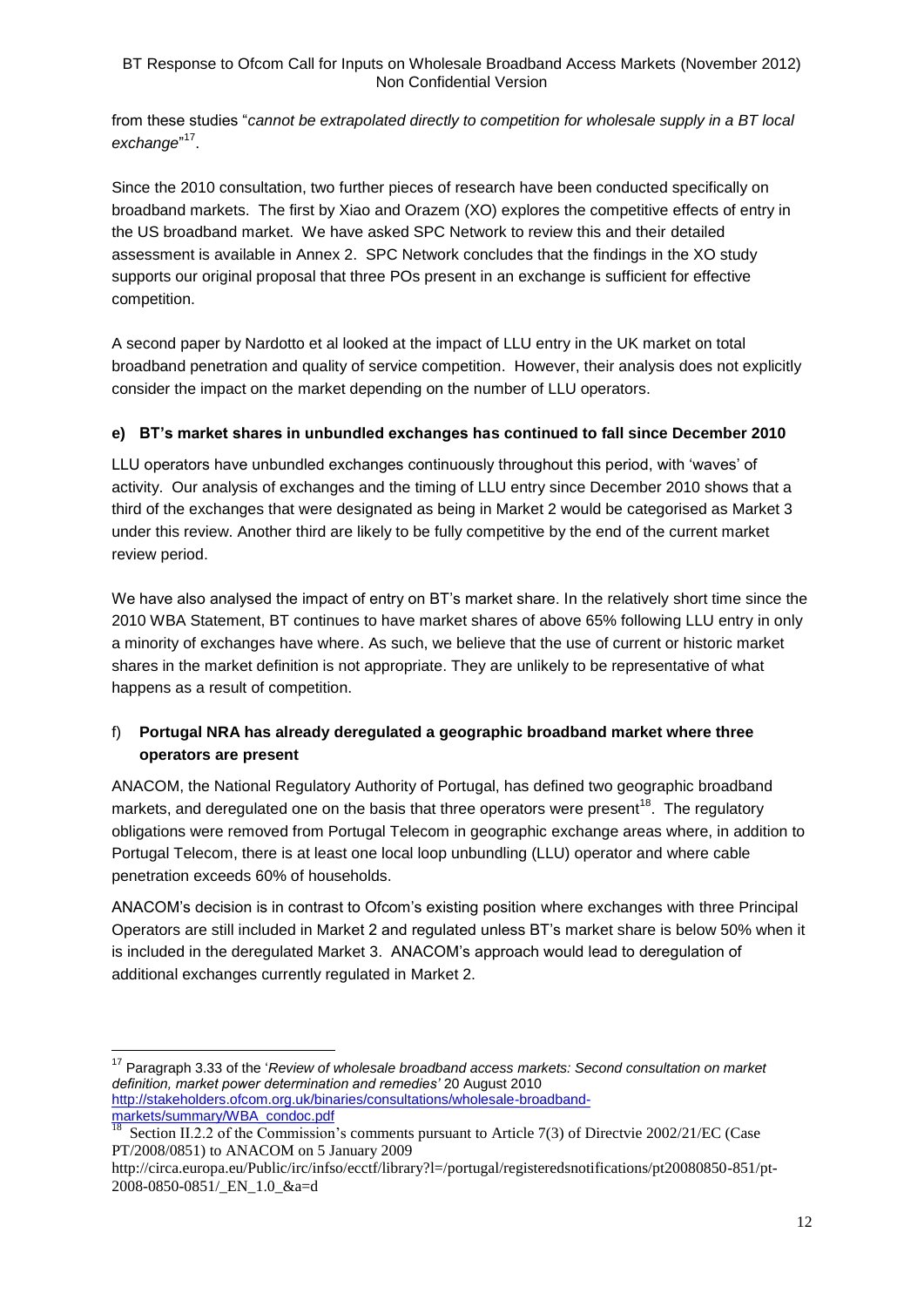**Question 4** What is the most appropriate way to capture changes in competition that may arise from future roll-out by POs? If we continue to use forecast rollout plans provided by POs, how should we take account of possibility that such plans may change in the future?

One of the basic requirements of the market review process is that it should be forward looking, as set out by the European Commission's SMP guidelines. As detailed in our response to questions 3 and 5 above, in previous market reviews Ofcom's analysis has underestimated LLU rollout. As a result it has failed to sufficiently consider how the number of operators is likely to change within the three year horizon of the review.

The reason for this is that Ofcom's method only takes into account committed rollout for the immediate future as it needs to know precisely which exchanges operators intend to unbundle for them to impact on market definition. This is a key dependency in Ofcom's approach. So even if an operator has made a strategic decision to unbundle, for example, 200 additional exchanges, unless Ofcom has the precise details of which exchanges these are, Ofcom's analysis ignores them $^{19}$ .

Whilst we recognise the difficulties in capturing the changes in competition from future rollout by POs, the answer cannot be for Ofcom to continue to ignore planned rollout because of the shortcomings of the analytical model. An alternative approach is to establish a refresh of market boundaries mid-way through the market review period and/or base the market boundaries on forecasts.

# **Remedies**

**Question 6:** What are your views on how well the current remedies have worked in promoting downstream competition? Please provide evidence or give reasons for your views.

**Question 7:** How effective have the current remedies been in addressing the market failures identified in the 2010 WBA Statement and in supporting competition and market entry? Please elaborate with examples.

**Question 8**: If the current remedies have not been effective, in the event we find one or more CPs has SMP, what remedies do you consider we should we apply and why?

**Question 9:** Do you consider that the scope of the charge control was correct in terms of the products and services subject to the control? Has the charge control been effective? Looking ahead do you consider that a charge control is an appropriate remedy in the event that we find one or more CPs has SMP in the WBA market? If so, why?

The current remedies generally have worked well in promoting competition at both at the retail and wholesale level and in supporting market entry. At the retail level, Ofcom's 'International Communications Market Report 2012' published in December 2012 found that, across a number of major economies, the lowest overall average stand-alone fixed broadband prices were found in the

<sup>1</sup> <sup>19</sup> This is precisely what happened with regards to a significant part of TalkTalk's rollout plans in the 2010 WBA market review.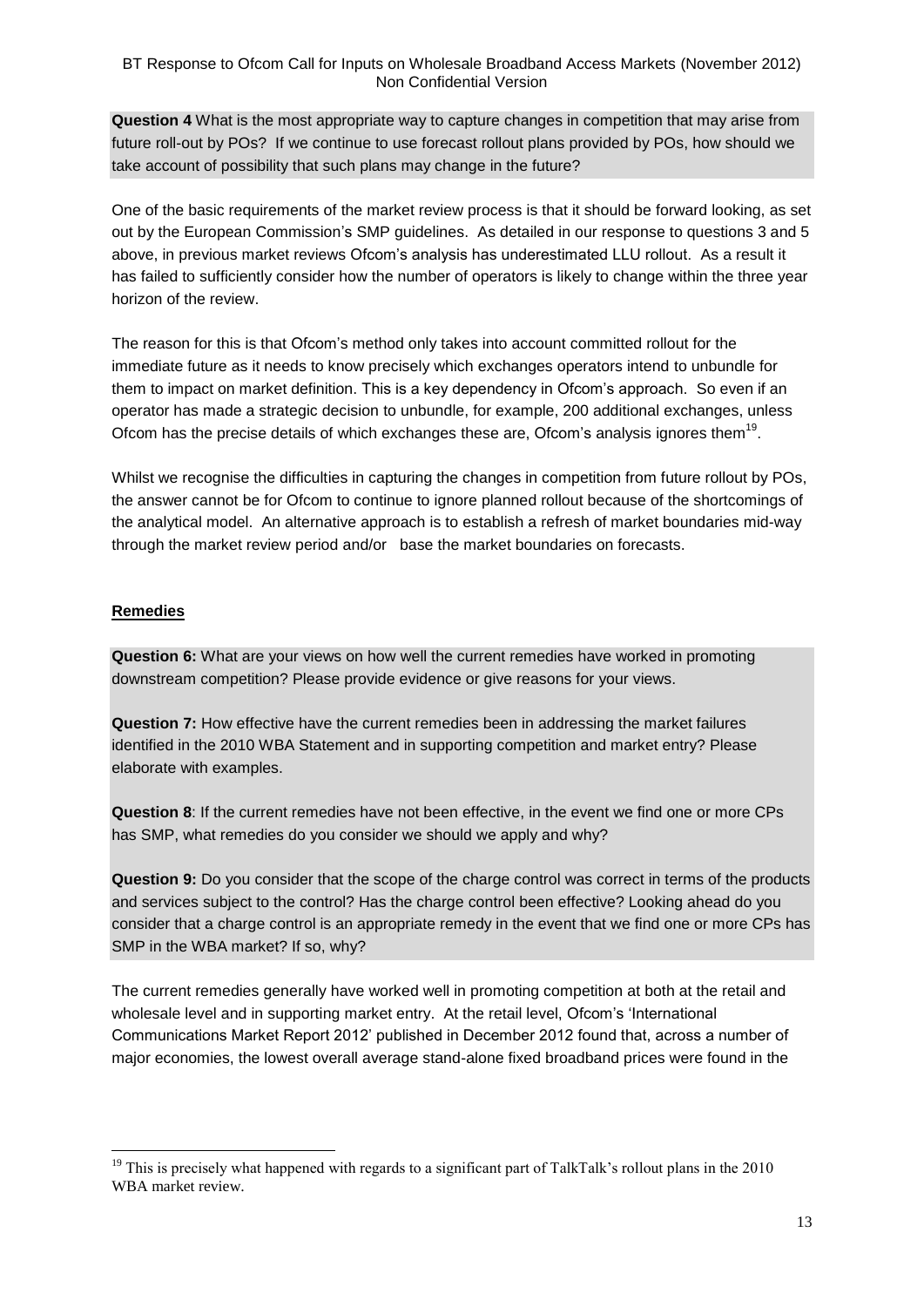UK in 2012, with the UK also showing a price fall between 2011 and 2012 across various types of communications baskets consumed by different household type (see figure 2.7). $^{20}$ 

As regards market entry, both Sky and TalkTalk continue to rollout out their LLU networks. TalkTalk are now actively wholesaling broadband services and have announced their intention to unbundle 3025 exchanges by March 2014. This means end users will served by at least two competing wholesale broadband suppliers in 95% of the UK.

Ofcom has enabled competition and entry to take place by focusing the scope of the last charge control on ensuring an anchor product was available at a controlled price while providing the opportunity for new services to emerge. As a result, BT has continued to upgrade its broadband network rolling out an Ethernet-based broadband service (known as Wholesale Broadband Connect or WBC) to customers in today's Market 2 and some of Market 1, significantly reducing investment in its older ATM-based IPstream product. The sharp reduction in the Capital Employed associated with this service has led to a temporary spike in returns (RoCE) until customers migrate to the newer product. With increased rollout and take up of WBC, we would expect the RoCE to fall to a level consistent with a sustainable development. We would encourage Ofcom to continue to provide the environment for sustainable investment in this market.

The decision to impose any constraint on BT in an SMP market needs to be proportionate and justified under the legal framework set out by the Communications Act. Notwithstanding our views on market definition and market power, we broadly agree that for markets where SMP is determined it is appropriate for general access and non-discrimination remedies to be imposed.

However a finding of SMP alone is clearly insufficient to justify the imposition of specific pricing constraints whether via charge controls, safeguard caps or cost orientation requirements. Ofcom should always seek to impose the lightest touch constraints to address the identified concerns.

Looking ahead, given the extent of competitive wholesale broadband provision, BT believes that the imposition of a charge control would be disproportionate. Explicit modelling of services in such a small area could be subject to large fluctuations in the unit costs due to the small level of volumes when compared against the costs that need to be recovered.

We believe that a lighter touch approach is sufficient and a safeguard cap could be set that recognised the need for further investment, by BT or others, to improve the service offered to the remaining 5% or so of premises in the UK.

Ofcom should follow the direction it has taken in the Business Connectivity Market Review<sup>21</sup> (BCMR) and also refrain from combining any safeguard cap (or other form of charge control) with a cost orientation obligation. This would avoid creating overlapping, overly complex and unnecessarily intrusive regulation that merely creates uncertainty for all stakeholders.

 $\frac{21}{21}$  See paragraphs 2.24 to 2.37, 4.21 to 4.30 and 5.69 to 5.74 of the Leased Lines consultation at [http://stakeholders.ofcom.org.uk/binaries/consultations/llcc-2012/summary/LLCC\\_2012.pdf and 10.117 to 10.119](http://stakeholders.ofcom.org.uk/binaries/consultations/llcc-2012/summary/LLCC_2012.pdf%20and%2010.117%20to%2010.119) and 11.175 to 11.176 of the BCMR consultation at

```
http://stakeholders.ofcom.org.uk/binaries/consultations/business-connectivity/summary/sections815.pdf
```
<u>.</u>

<sup>&</sup>lt;sup>20</sup> Where fixed broadband was consumed as part of a bundle, the lowest stand-alone 'best offer' prices for the fixed broadband element (where fixed broadband featured in a communication basket) were also found in the UK in 2012, again with a price fall between 2011 and 2012 across basket type. (figure 2.8). See [http://stakeholders.ofcom.org.uk/binaries/research/cmr/cmr12/icmr/ICMR\\_Section\\_2.pdf](http://stakeholders.ofcom.org.uk/binaries/research/cmr/cmr12/icmr/ICMR_Section_2.pdf)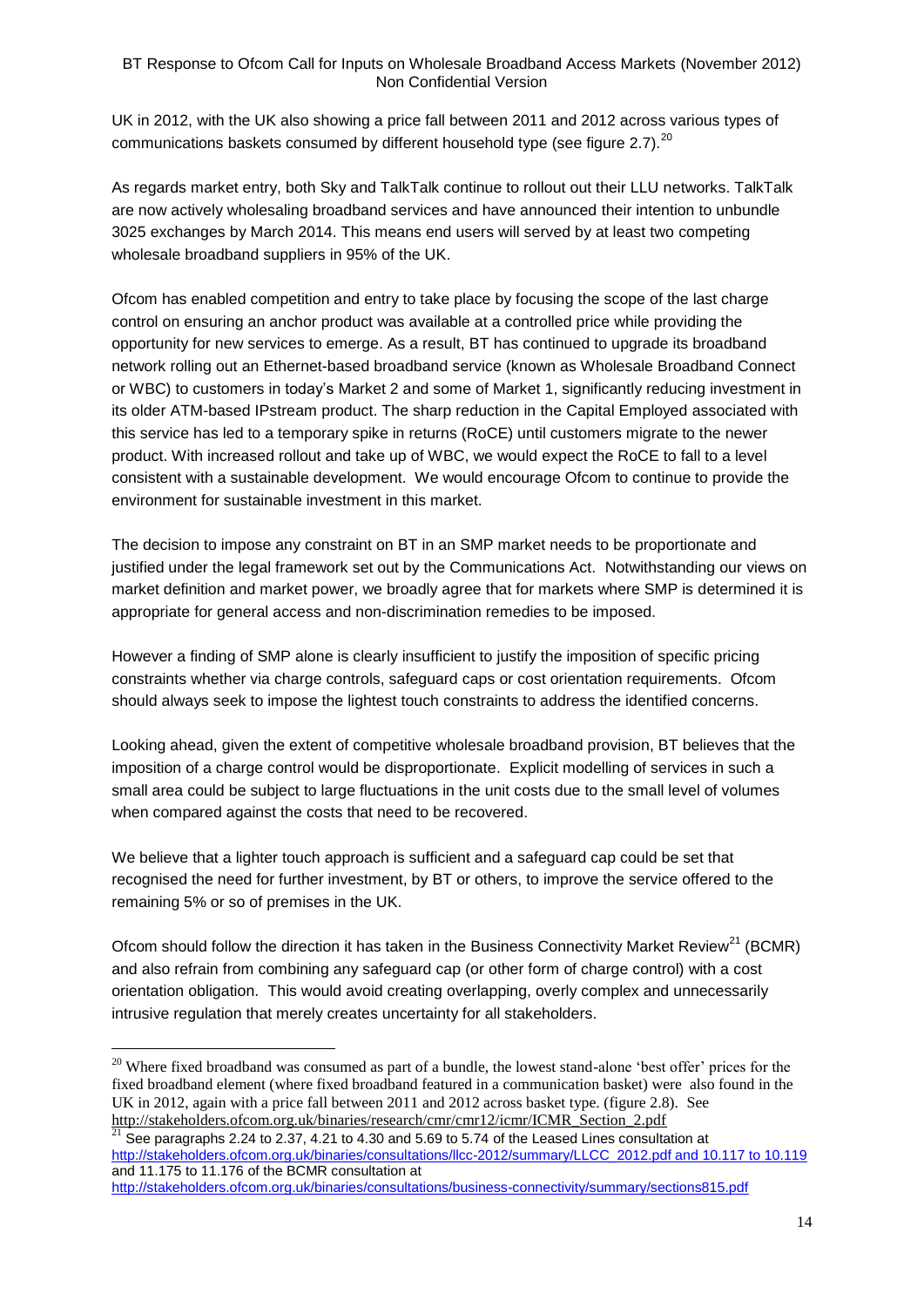**Question 10** Are there any particular problems or issues in the WBA markets that this review should address? Where you identify a problem, please explain whether you believe regulation to be an appropriate response.

We have no further comments.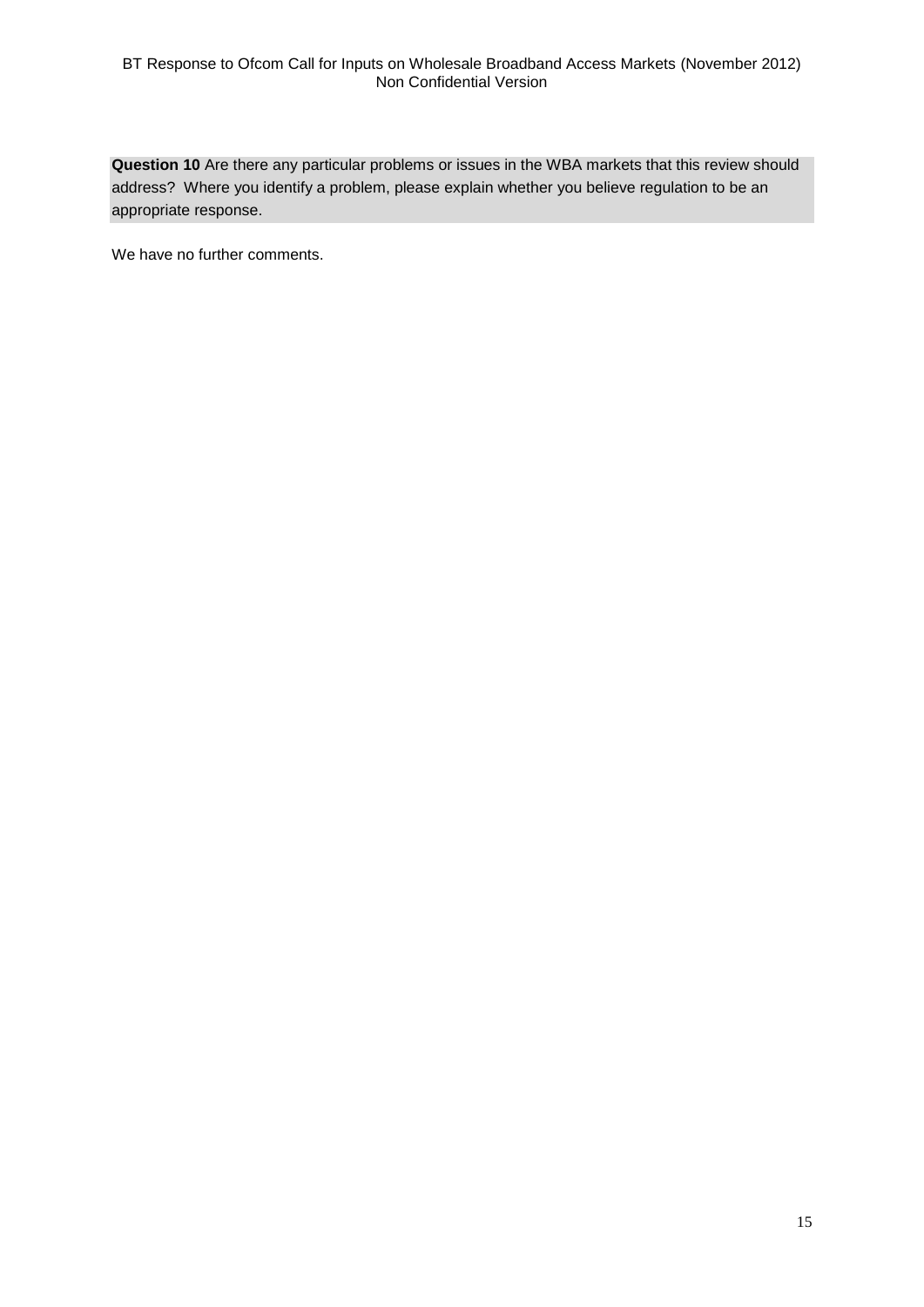**ANNEX 1**

# **ECONOMIC ANALYSIS OF THE WBA MARKET**

#### **I. Introduction**

- 1. The most relevant issue for BT with regard to the geographic markets in this review is the use of a 50% share threshold. Whilst we supported Ofcom's proposal to broaden the definition of Market 3 in the last market review, we maintain our position that all exchange areas with three major providers (including BT) should be deregulated irrespective of BT's historic market share. This annex reviews the economic analysis underpinning the evidence of effective competition and the geographic markets and is structured as follows.
- 2. We start with a brief response to some of Ofcom's comments in the December 2010 WBA Statement. In general, we consider that there is broad agreement between BT and Ofcom on the relevant economic features of this market which need to be examined. However there is not full agreement on the 'interpretative outcome' of the various strands of evidence and analysis in terms of the geographic economic markets and in particular the share threshold of 50% where it is BT + 2 Principal Operators (POs) present.
- 3. We then present evidence on the trends since December 2010, noting that we are only just over half way through the current market review and it is not possible for us to draw on as much material as would be desirable. We also set out the work being undertaken by our external consultants which we hope to be able to share with Ofcom in early 2013.
- 4. The final section draws together the different strands of analysis. Once two POs have rolled out into an exchange the consequential impact on BT's market share is mainly a matter of timing. This is because there are no additional barriers to entry *or expansion* which those POs face to compete just as aggressively as in the deregulated Market 3 exchanges.
- 5. Indeed, Ofcom has specifically put in place stringent rules to aid switching at the retail level of broadband services<sup>22</sup>. Market share loss from entry may considerably exceed any initial transfer of bitstream customers from wholesale migration if the CP has not attempted to acquire significant numbers of 'off net' customers in the past and its main entry strategy is to persuade customers to switch at the retail level.
- 6. In any case, market share cannot be taken as the sole measure of dominance in any market and especially in exchanges which are inextricably inter-linked through pricing spillovers ('on-net' pricing) across all exchanges which we discuss in detail below.

#### **II. Ofcom's 2010 WBA statement**

1

7. In response to the first and then more limited second consultations in 2010, we set out a framework for the assessment of competition on a number of linked but distinct strands of analysis:

 $^{22}$  For example, where a customer is switching to/from an LLU provider, the Advice of Transfer ('AoT') process is used and the losing CP is not allowed to contact their customer on the back of the Openreach AoT notification to make a save offer – they can only give them factual info about when the switch will take place. On length of contracts, no consumer contract is allowed to be longer than two years, and all CPs must have a maximum 12 month contract available as an option.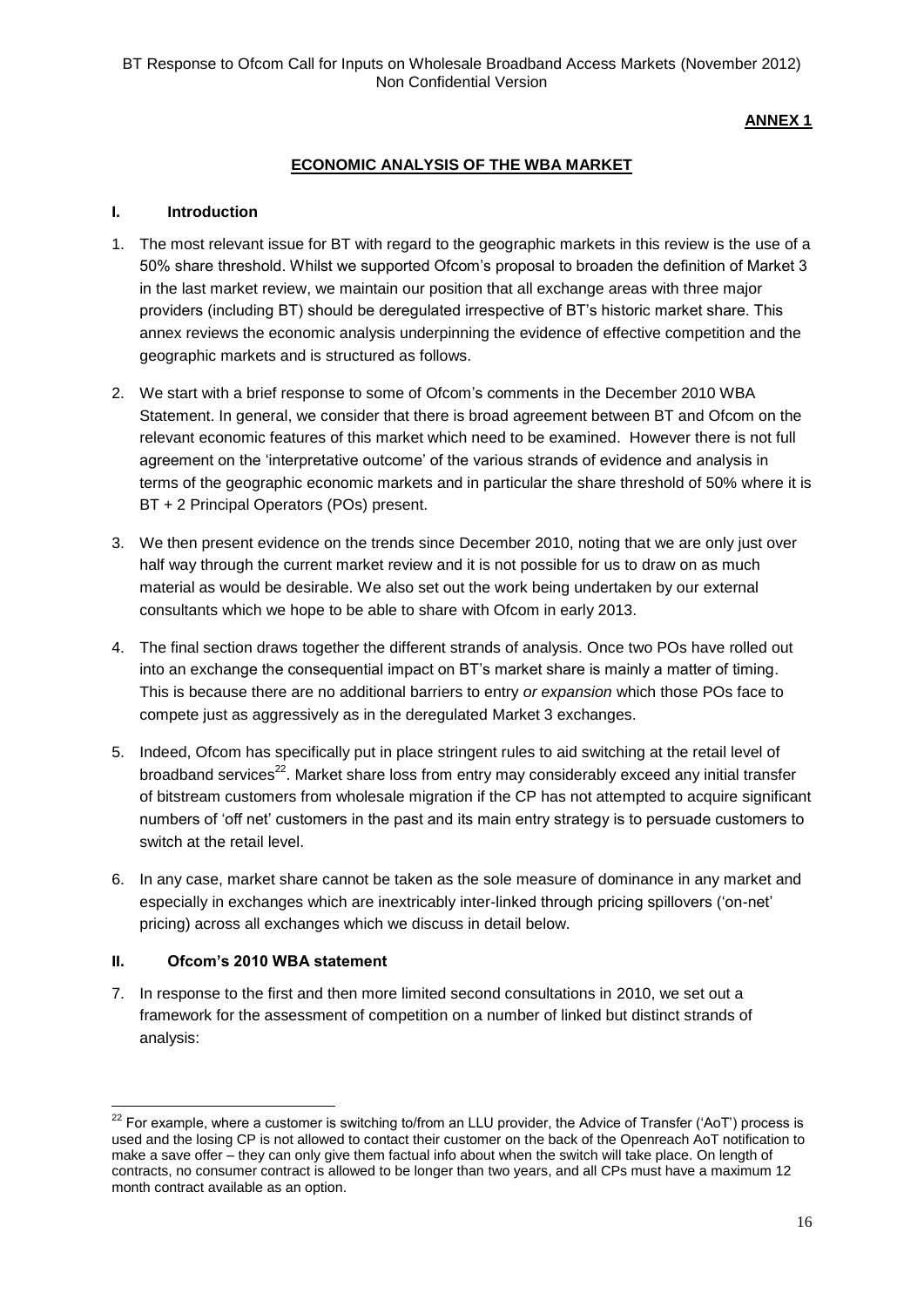- A description of the nature of retail competition which emphasised the role of how product bundling and the supply of some of these services from other distinct platforms is having an impact across the provision of broadband services for the majority of consumers. If a PO with a source of market power in any one of the components supplies a bundle it can (via price discrimination) facilitate a more compelling bundled proposition and compete more aggressively against BT (and other POs).
- The particular role of 'on-net' pricing which results in 'spillover effects' across different exchanges tending to bind them together from common pricing 'constraints'.
- The dynamic factors affecting LLU and potential for considerably more entry over time.
- The possibility of identifying different types of POs (Tier 'A' versus Tier 'B') taking into account their relative success in attracting consumers and how BT might be able to respond to these different types of PO according to their presence in different exchanges.
- The movements in concentration indices both over time and across different exchange areas which facilitated a more objective classification of exchanges into different geographic markets.
- Econometric modelling showing the impact on BT (and other POs) both of the total number of POs from LLU and of the presence of specific LLU operators.
- 8. We now respond to the comments made by Ofcom in Section 3 of the 2010 Statement.

# **(i) LLU roll out**

- 9. Ofcom accepted that it had been 'cautious' in this area<sup>23</sup>. It has long been our position that Ofcom has consistently under-estimated likely  $LLU^{24}$  and adopted a precautionary principle that has worked against BT. That is, SMP remedies have been applied to exchanges where competition has occurred.
- 10. Whilst we accept that Ofcom has difficulties in forecasting LLU consistently, the fact remains that LLU has been much greater in each market review than Ofcom's model has predicted. Notwithstanding our position on the difficulties which Ofcom faces in assessing the credibility of plans by CPs, it is relevant to consider the history of the previous two market reviews for this review.
- 11. In our June 2010 submission, we presented information which showed that as a result of LLU entry BT's share in Market 2 had fallen much more rapidly than Ofcom had forecast. Since then there have been a number of changes: movements Market 1 to Market 2 and from Market 2 to Market 3 and the exit of Orange as a Principal Operator. Given these changes, we think the best way to present this information is to look at the final impact, ie LLU coverage associated with Market 3. We have used this benchmark to assess the LLU forecasts against market review assumptions.
- 12. Figure A1 below shows the coverage of Markets 2 and 3 using current definitions and on the basis of the actual rollout already completed by TalkTalk and Sky relative to the Ofcom's forward

 $^{23}$  Paragraph 3.134 of the WBA Final Statement (December 2010)

<sup>&</sup>lt;sup>24</sup> See for example, BT Response of 21<sup>st</sup> June 2010 to Ofcom's first consultation. In Section 3.2.7 and Annex 2 Table 6 we highlighted that Ofcom has a pattern of underestimating LLU rollout.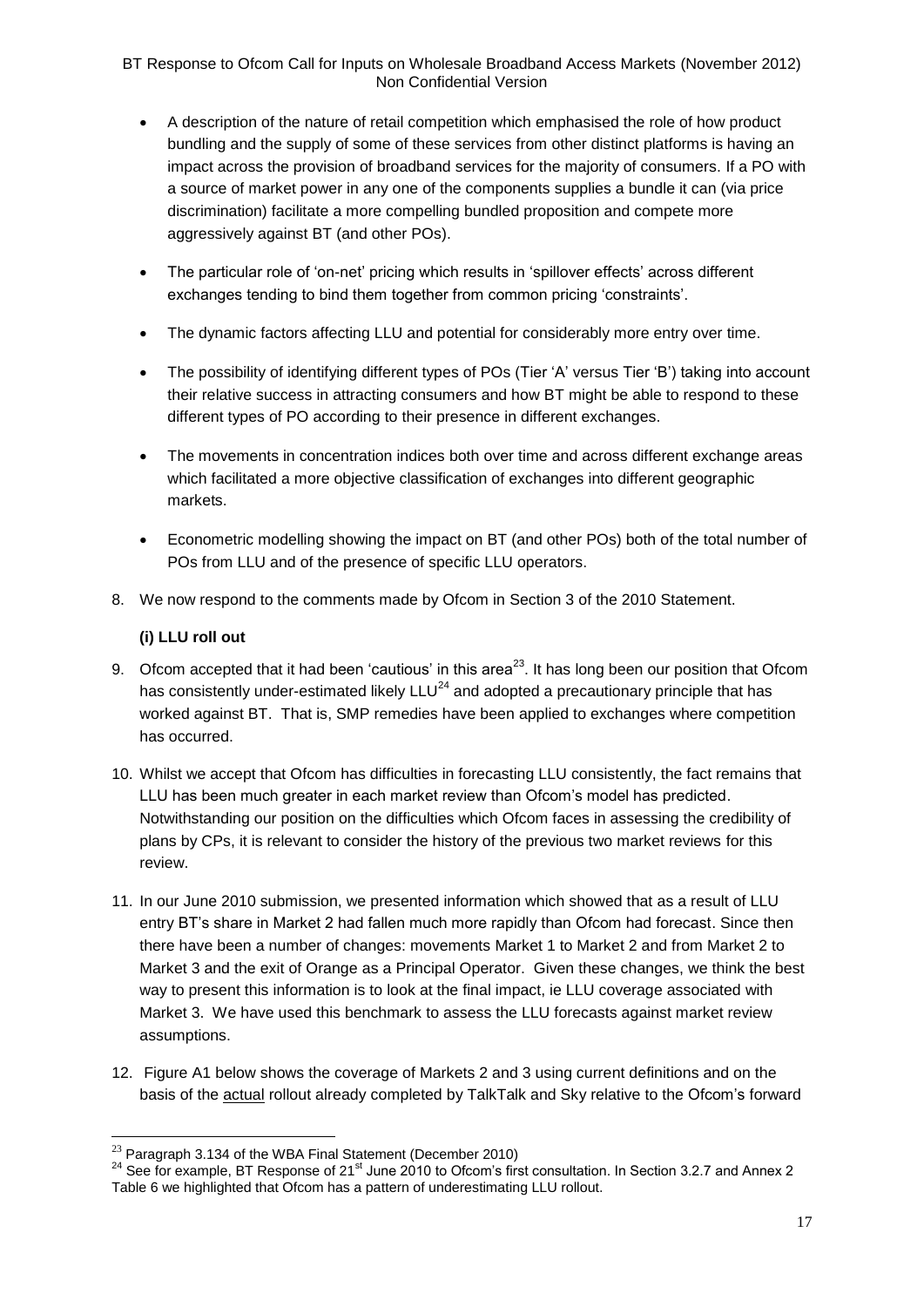look up to December 2010 in the last market review. The chart also projects the likely movement of exchanges and household coverage into the three geographic markets based on public announcements made by TalkTalk and Sky of their rollout plans. The area below the red line represents fully competitive exchanges in the current definition, the area between the red and blue lines represents Market 2 and the area above the blue line is Market  $1^{25}$ .

13. The figure shows that the level of LLU in Market 2 assumed in the forward look of the 2010 WBA market review was achieved just  $\mathcal X$ into the three year review period and the equivalent for Market 3 just  $\&$  into the market review. The projections over the remainder of the current review period demonstrate how conservative Ofcom's forward look was.

#### Figure A1: Growth of LLU following 2010 WBA

(Household coverage of Markets 1-3)

- [ $\times$  Figure A1 redacted]
- 14. The effects of understating LLU entry have an impact on the classification of exchanges into the different geographic markets. They are also critical in the assessment of competition for Market 2. As shown above, it is also clear that competition has extended into Market 1 beyond Ofcom's forecasts.

# **(ii) Bundling and common pricing across exchanges**

- 15. Ofcom linked the two issues of bundling and common ('on-net') pricing to the assessment of market power which is proxied by BT's wholesale market share<sup>26</sup>. We do not feel that this is a fair interpretation of the Commission Guidelines which highlights the need to understand the nature of constraints that affect *behaviour*.
- 16. Ofcom suggested that if the effects of common pricing only shows over an extended period of time - 'then the strength of the competitive effects they create is relative modest<sup>27</sup>. We do not feel that this follows. The possibility of cumulative effects over time does not dictate that the end impact will be modest; what was stated was that the effect can only be discerned over a period of time *ex post*. SPC Network respond to this point in more detail.
- 17. We provide some additional discussion on product bundling below, both on its general relevance to broadband access and the specific issue of the assessment of competitive conditions where BT currently has in excess of 50% market share.

#### **(iii) Classification of POs into Tier A and B**

- 18. We understand Ofcom may be reluctant to differentiate between smaller and larger POs as arguably being too subjective $^{28}$ .
- 19. Since 2010, the distinction we previously proposed is arguably less relevant now and we do not see this as a major issue. The vast bulk of exchanges where either it is BT+1 or BT+2 POs will be represented by combinations (singly or jointly) of BT plus Virgin Media, TalkTalk and/or Sky. The number of exchanges where it is a much smaller PO (in terms of retail share) are comparatively

<sup>&</sup>lt;sup>25</sup> There are likely some minor discrepancies between our information and that of Ofcom. We do not believe this to be material.

 $26$  Paragraph 3.136 - 3.137 of the WBA Final Statement (December 2010)

 $27$  Paragraph 3.137 of the WBA Final Statement (December 2010)

<sup>&</sup>lt;sup>28</sup> However, Ofcom itself has made some judgement for example in applying the 5% threshold and exclusion of Updata as a Principal Operator.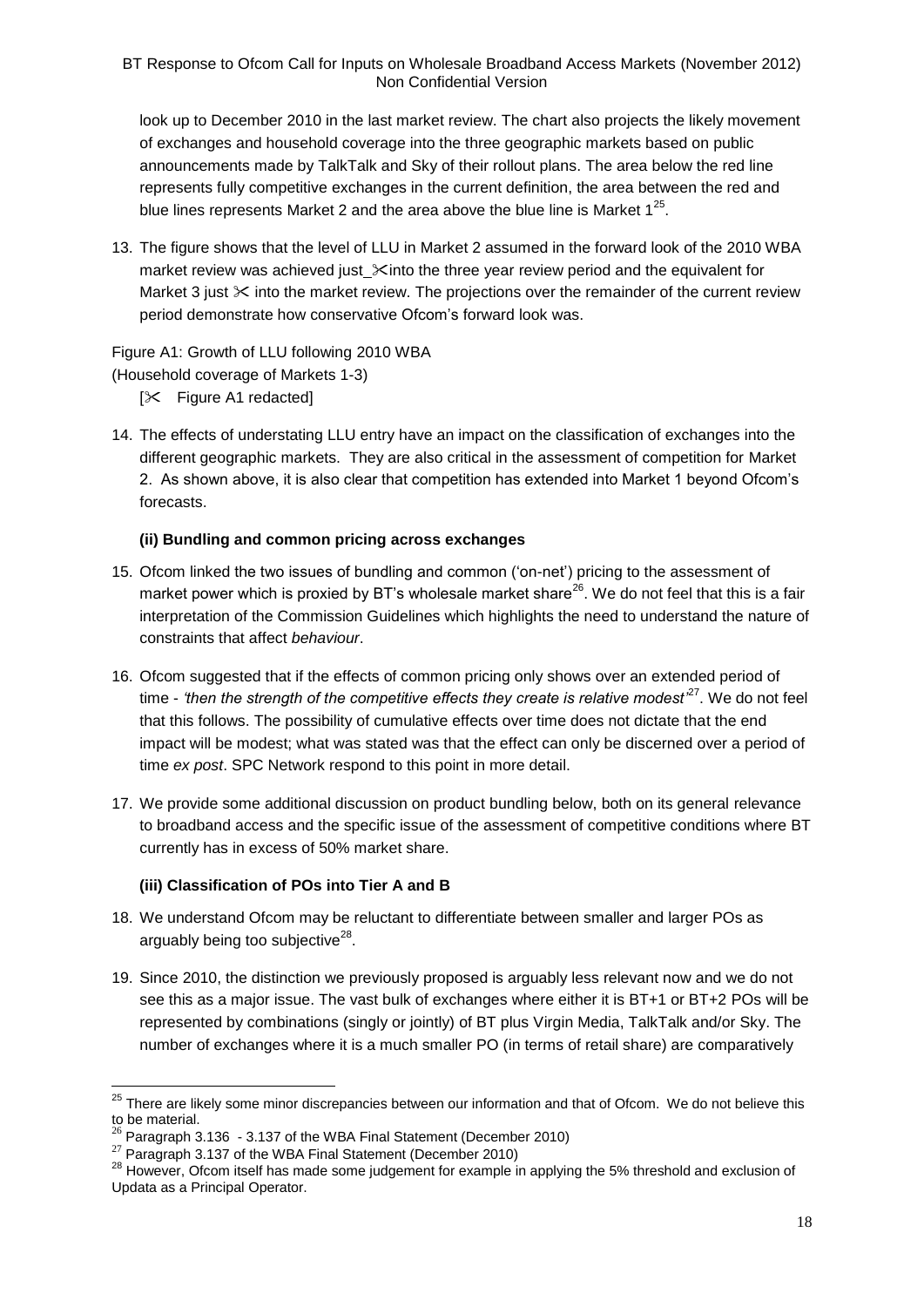few. Table A1<sup>29</sup> below shows that on our estimates, there were  $\times$  exchanges in June 2010 in Market 2 where there was BT+2 POs with BT share greater than 50%.

Table A1: Breakdown of BT+2 POs Exchanges June 2010\*

 $[\times]$  Table A1 redactedl

# 20.  $\times$

# **(iii) Concentration indices.**

21. Ofcom<sup>30</sup> appeared to dispute the relevance of the HHI at the exchange level in 2010. We present updated information and comparative charts below. Service share at the exchange level is necessarily only indicative given that the geographic economic market boundary is not definitive and alternative formulations incorporating those exchanges under consideration will imply different average market shares<sup>31</sup>.

# **(iv) Our modelling work and its interpretation**

# *Migration*

<u>.</u>

- 22. Ofcom raised a number of issues including the assessment of the impact of migration and argued that migration is already accounted for in the market definition as the 50% threshold allows for future reduction in BT's share. In 2010 we were of the view that our modelling might not have been able to capture all effects of entry in exchanges where POs had not made extensive use of bitstream access for 'off-net' customers. The entrant PO then has to win share from BT and any other POs present in that exchange at the retail level rather than simply transfer over customers at the network level. We are currently reviewing the econometric analysis on share loss following entry by POs.
- 23. In general retail share loss might take longer initially after LLU entry than bitstream transfer (bulk transfer in particular) simply because retail customers will be on contracts of varying lengths (up to a year) and it may take some time for full retail competition to be effective as consumers in an exchange become aware of greater alternatives. As noted above, Ofcom has extensively regulated switching processes so that there are no barriers to expansion for LLU entrants, especially those taking MPF.

# *BT Service Share with TalkTalk and Sky*

24. Ofcom<sup>32</sup> suggested that there was a counter-intuitive finding of BT's level of service share being *higher* when CPs enter a market. We understand that this is a statistical artefact relating to the particular exchanges which CPs have entered and is not a causal relationship between BT's share and LLU entry. In other words the modelling equation is not saying that entry will raise BT's share, but rather the entry is associated with particular types of exchange.

 $29$  This table is shown with results presented symmetrically in the upper and lower halves.

<sup>&</sup>lt;sup>30</sup> Paragraph 3.143 of the WBA Final Statement (December 2010)

<sup>&</sup>lt;sup>31</sup> We wrote about this matter at some length in 2010 in response to the First Consultation and the issue has been examined in considerable detail in the recent BCMR review including the report by Dotecon. Again we feel there is largely agreement in principle between BT and Ofcom on this matter with differences in assessment of the strength of the evidence pointing to presence or absence of SMP.

 $32$  Footnote 73 of the WBA Final Statement (December 2010)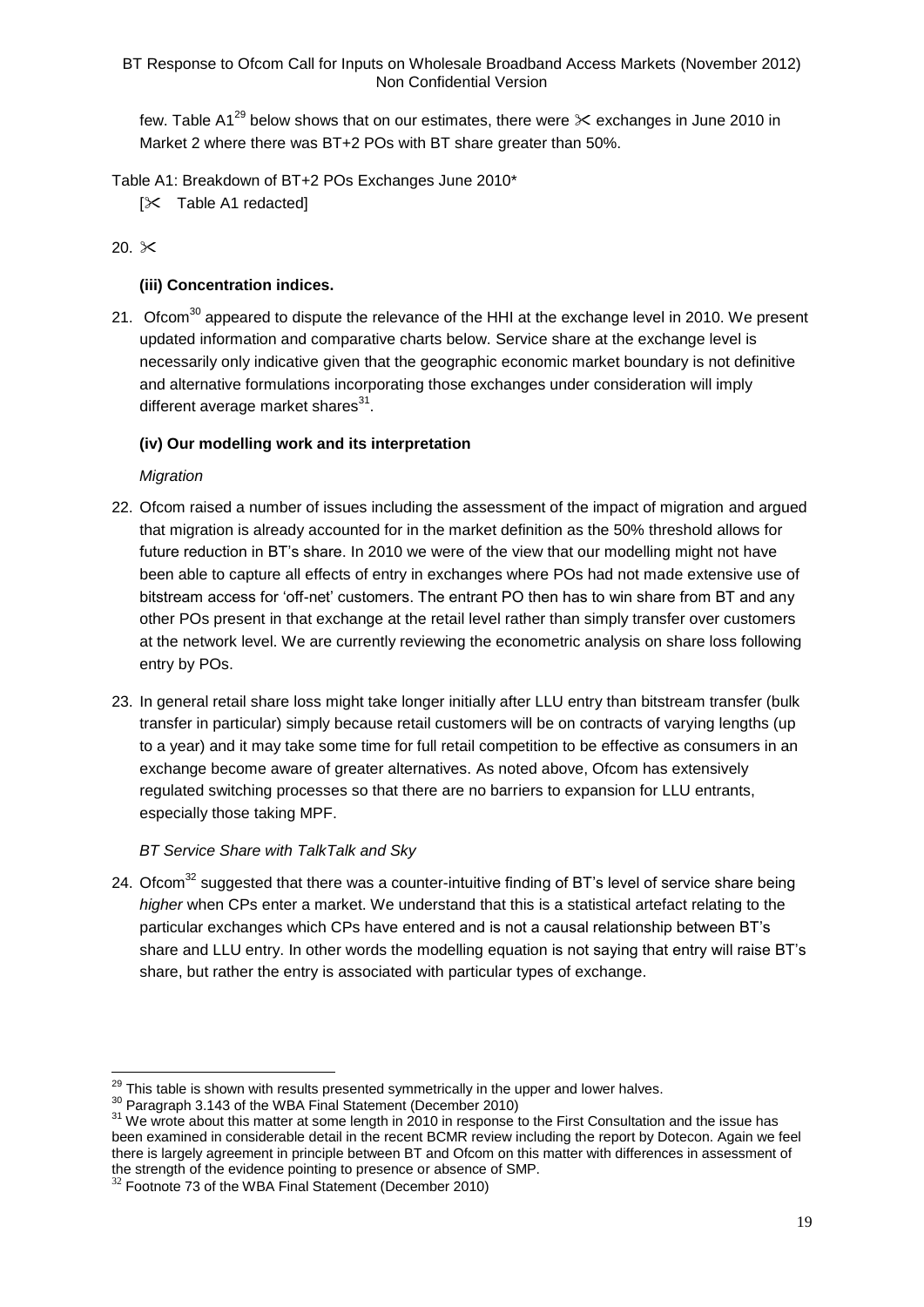## *The Econometric Analysis and Effective Competition*

- 25. Ofcom<sup>33</sup> appeared to cast doubt on the implications of what we wrote about total broadband penetration and what our claims were for this analysis<sup>34</sup>.
- 26. The two primary strands of our analysis were the impact on BT (at both retail and wholesale levels) of specific CPs when they enter the market and in more general terms the absolute number of competitors. We do not see that Ofcom or its external advisor made any material challenges or criticisms of this work or the findings but rather there is some disagreement on its interpretation.
- 27. The substantive issues which Ofcom raised in 2010 was of the interpretation of the econometric modelling:

'*We also think it is particularly dangerous to extrapolate from the past performance of specific POs (as opposed to projecting aggregate trends). This is a dynamic market in which the relative strengths of POs will change over time and while we accept that there is a general downward trend in BT's share, we do not feel the performance of specific POs can legitimately be extrapolated into the future, particularly as their commercial and marketing strategies might change*.*' [Paragraph 3.135]*

'*..[we] accept that there are variations in competitive conditions in exchanges where three POs are present or forecast … However, we maintain that the concentration measures presented do not establish that all exchanges where three POs are present or forecast can be regarded as competitive'*. *[Paragraph 3.143]*

'*It is inherently difficult to draw robust inferences about future behaviour from statistical analysis of the type conducted by Professor Nankervis*.*' [Paragraph 3.145]*

28. We consider that this is an important matter which we discuss below but it is not one of any fundamental technical disagreement.

# *Other research*

- 29. We are aware that a separate piece of analysis on broadband growth has been undertaken using UK information at the exchange level<sup>35</sup>. The primary focus of that research is firstly on the impact of entry on total broadband and secondly the impact of entry on BT's services. We invited both SPC Network and Professor Nankervis to comment on this Paper and set out our understanding below.
- 30. Nardotto et al<sup>36</sup> found that correcting for income, in a number of formulations, that LLU entry had a negative impact on total broadband penetration. Conversely, Professor Nankervis<sup>37</sup> found a

 $33$  Paragraph 3.145 of the WBA Final Statement (December 2010)

<sup>&</sup>lt;sup>34</sup> To clarify, this analysis of total broadband penetration was only done at the request of Professor Verboven and never formed a central part of our position that the presence of BT+2 POs would be sufficient to determine a finding of effective competition.

<sup>35</sup> *Unbundling the incumbent: Evidence from UK broadband* by Nardotto, Valletti and Verboven (CEPR Discussion Paper No 9194 October 2012)

<sup>&</sup>lt;sup>36</sup> Table 3 of Nardotto et al

<sup>&</sup>lt;sup>37</sup> Table R1 in Annex B of BT's October 2010 WBA Market Review response [http://stakeholders.ofcom.org.uk/binaries/consultations/wholesale-broadband](http://stakeholders.ofcom.org.uk/binaries/consultations/wholesale-broadband-markets/responses/BT_Annex_B.pdf)[markets/responses/BT\\_Annex\\_B.pdf](http://stakeholders.ofcom.org.uk/binaries/consultations/wholesale-broadband-markets/responses/BT_Annex_B.pdf)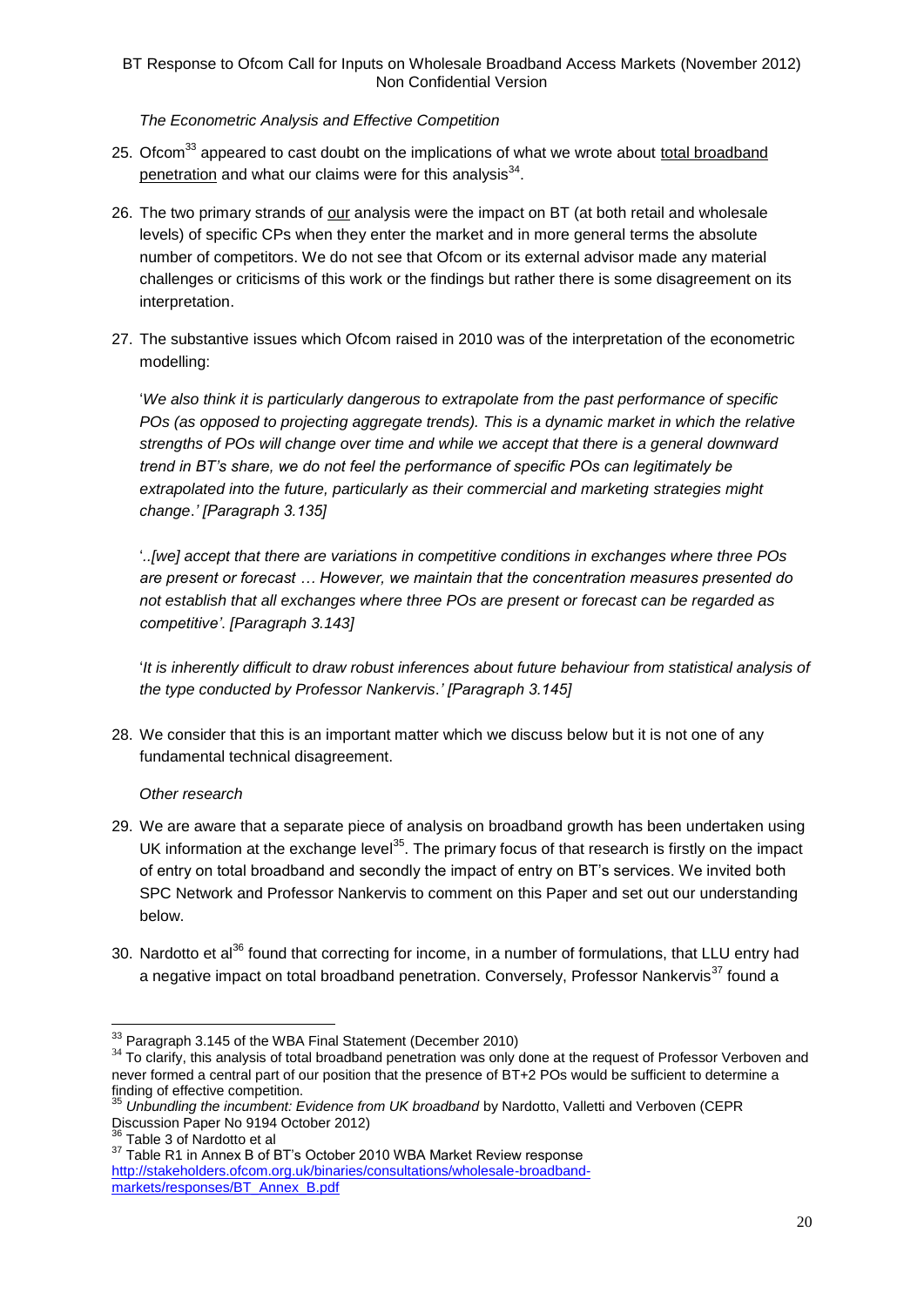modest positive impact of LLU on total broadband penetration of roughly +1% in level at any particular point in time.

- 31. The Nardotto et al finding of a negative impact is a counter-intuitive result which if true, would have serious policy implications. Oftel and then Ofcom implemented unbundling of to foster dynamic competition through differentiation ensuring that customers were given wide choice and that different tariffs and services would cater for the population thereby reducing reliance on BT and the cable network. An integral part of the argument for dynamic competition is to expand the total market and speed the take-up of broadband. If unbundling actually had a negative impact on broadband penetration it would suggest that this policy had been harmful.
- 32. However, further examination shows that their most sophisticated version of the model<sup>38</sup> in fact has almost the same positive impact of LLU as Professor Nankervis of +1.4%. Further, cable (correctly) has a positive impact in all models. This suggests that the simpler equations are likely to be not fully specified. The inherent difficulty with these models is that LLU entry is not independent of socio-economic factors and for example income so that there will be a complex set of associative correlations between these different explanatory variables.
- 33. In summary, we do not consider that there is likely material disagreement between the two sets of results on total penetration of broadband taking account differences of model specification, time periods and data differences as well as underlying complexities of understanding the dynamics of LLU entry. The other results do not affect our stance on the effectiveness or otherwise of presence of POs alongside BT.

# **III UPDATED ASSESSMENT OF COMPETITION**

# **(i) LLU**

1

34. Figure A4 below shows the trends of LLU by PO since 2010 where it is readily apparent that TalkTalk and Sky are still trending strongly upwards.

[ $\angle$  Figure A2 redacted]

<sup>38</sup> Nardotto et al called this the GMM dynamic model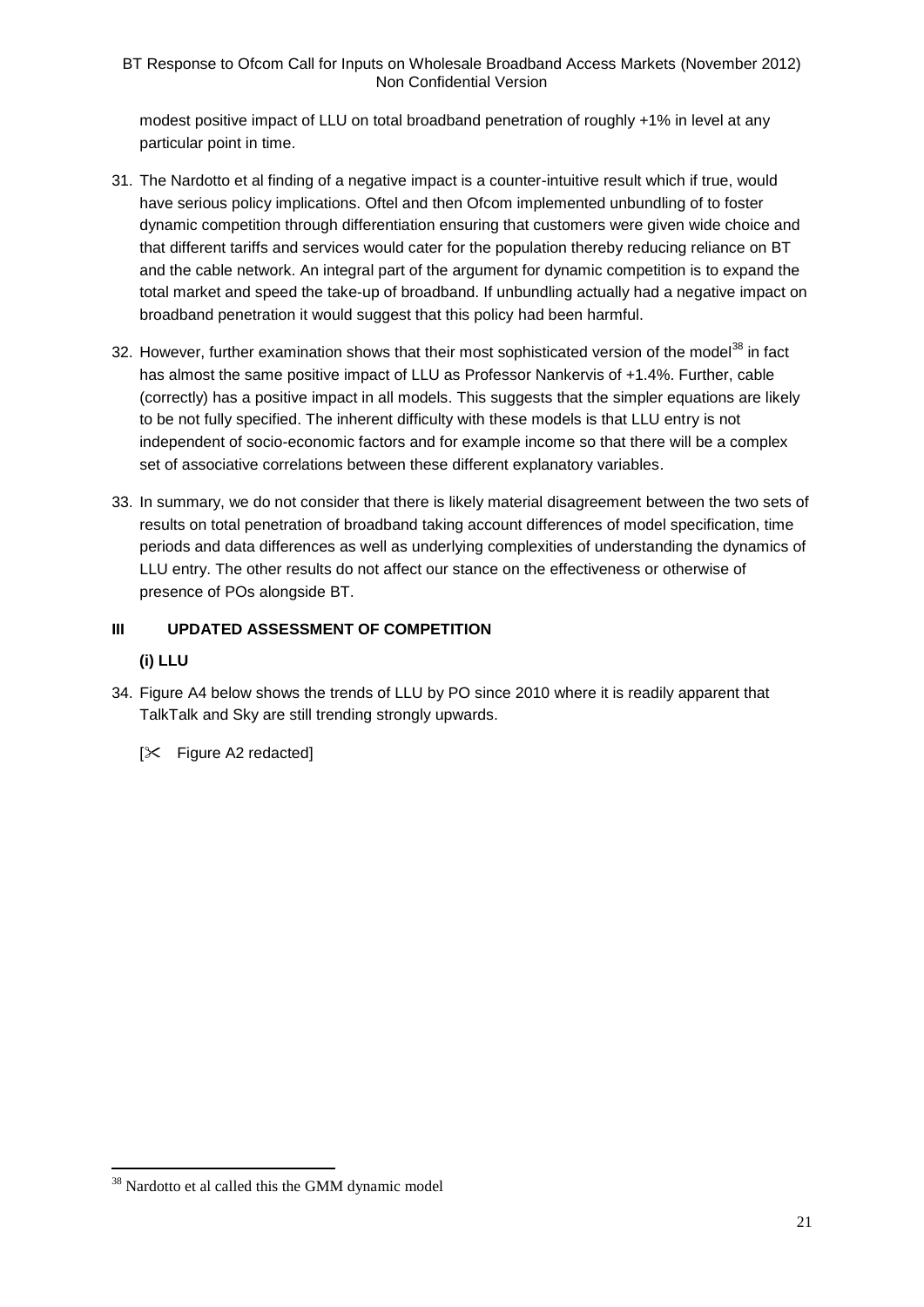- 35. Factors which would otherwise indicate that LLU might not continue include:
	- BT and other CPs (under BDUK) will be rolling out fibre in what are currently Market 1 and 2 exchange areas and where public funds will subsidise this infrastructure to some degree making the wholesale price competitive against copper bitstream.
	- The current level of LLU is already very high and the marginal exchanges become increasingly smaller and where customer numbers could be much less than 1000.
	- The move to pure LRIC for termination of voice calls will reduce revenue for MPF operators even if this is under a glidepath.
- 36. However, there are good reasons to believe that LLU roll out will continue significantly in the forthcoming market review period:
	- Both TalkTalk and Sky have announced plans to extend their roll out to in excess of 3000 and 2500 exchanges respectively taking their 'on net' copper reach to 95% and 91% respectively<sup>39</sup>.
	- Some of the critical costs of supplying MPF have themselves been falling in real terms including lower MPF and backhaul costs, lower core bandwidth costs and the likelihood that some network assets may now be internally charged at lower levels by CPs as they are more depreciated.
	- The sharp recession has resulted in a price war for broadband and linked services and which has assisted the lower cost operators using MPF to acquire more price sensitive consumers whom in general have become much more price conscious.
	- TalkTalk has become more successful in the merchant market winning contracts off BT and supporting their LLU network.
- 37. In summary, we feel that there is still a lot of 'mileage' in LLU and fibre uptake whether supplied from BT or by another CP under BDUK - may be highly targeted by other POs and not materially dampen copper LLU. It is quite plausible that when this market review is concluded, that both TalkTalk and Sky will expand even further from their announced rollout thresholds.

# **(ii) Bundling and common pricing constraints.**

- 38. There is a consensus that bundling is becoming more prevalent with particular emphasis on triple play customers<sup>40</sup>. To put the triple play issue into context, of the three sets of principal services being sold to consumers:
	- Fixed voice is falling in volume terms at around 10% per annum<sup>41</sup>.
	- Broadband penetration is growing at perhaps only 0.5-1.0% pa on a household basis (and most of these new households are not heavy users of broadband).

<sup>1</sup>  $\frac{39}{10}$  TTG and Sky press announcements see our main body response for sources.

<sup>40</sup> We provided detailed market intelligence on bundling to Ofcom in our response to the call for inputs for the Narrowband Market Review (May 2012). Our estimates of the level of true product bundling are considerably higher than those reported by Ofcom in its Communications Market Report but there is broad agreement of the trend upwards.

These data are derived from Ofcom published statistics and other sources available on request.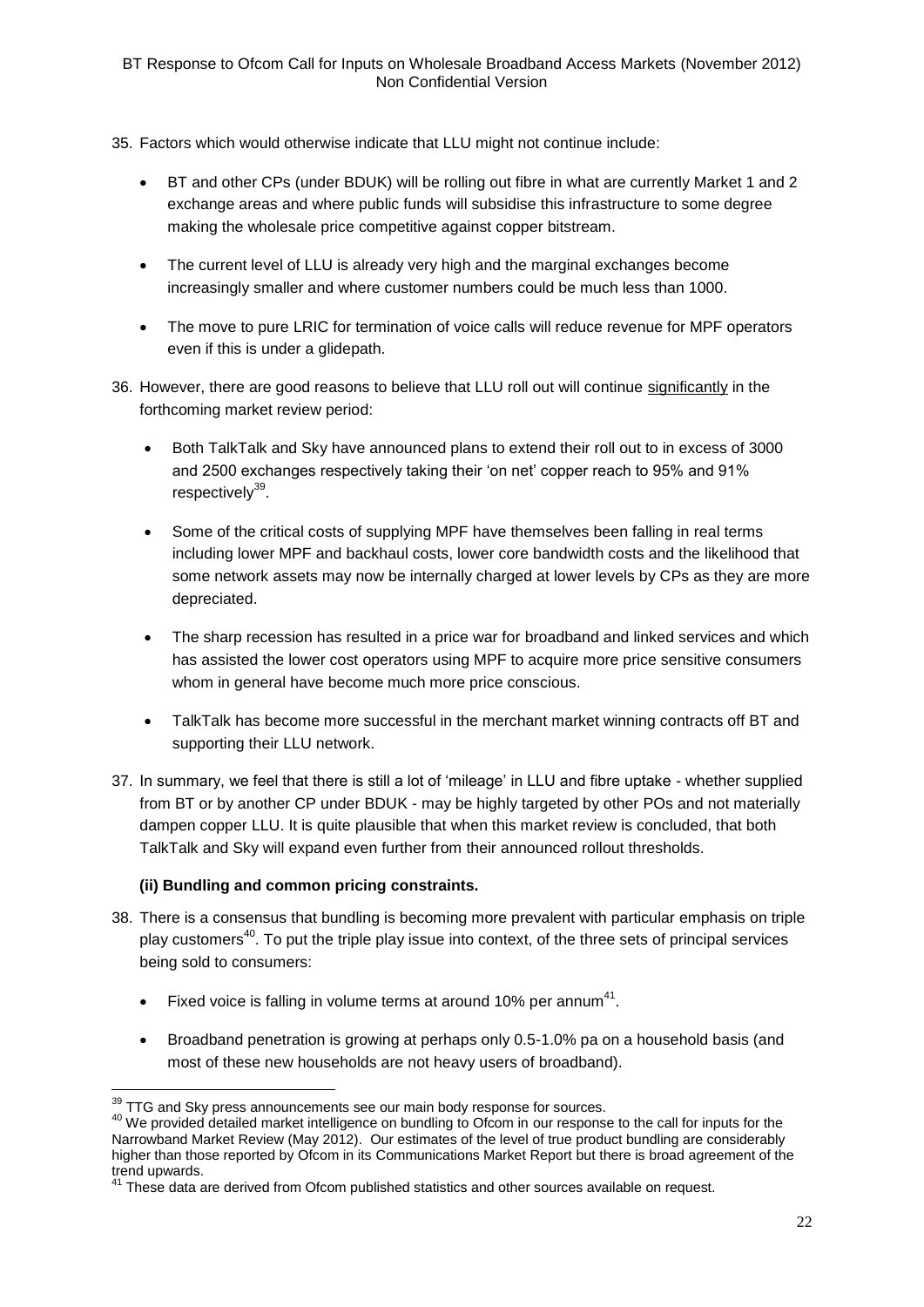- Premium TV is at around 50% of households which has changed little over the past few years but there is a strong perception in industry that this market might be grown and especially for those currently just taking dual bundles of voice and broadband $42$ .
- 39. The competition, therefore, for those taking broadband (with or without premium TV) has become intense as CPs perceive that delivery of general paid for content (whether across fixed or wireless networks) could become a major revenue opportunity. Competition is most certainly dynamic for both dual and triple play customers and a battle is being fought to acquire customers sourcing all their requirements from one supplier.
- 40. Ofcom is looking at market shares in broadband access as the principal indicator of the strength of competition in the exchange. However, the relevant downstream retail market is much wider that this and BT is far less represented for example in premium TV than some other POs. Our view is that their size and power means that the indirect constraints from this wider retail competition are much stronger on BT at the level of the provision of bitstream access. Where other providers can use sources of market power to price the bundle competitively, then this has a linked impact on the pricing of the input into broadband access.
- 41. The 40% or 50% threshold that Ofcom uses for WBA is in our view much too conservative as it only refers to the share level of a simple market relationship with one downstream or retail product linked in a direct or 'linear' way with one upstream or wholesale component. We refer to the accompanying report by SPC network on this. We also draw reference to the BEREC Report on self-supply which noted that the assessment of indirect constraints is not at all straightforward even in a single product case let alone where there is bundling involving several products<sup>43</sup>.
- 42. We also believe that spillover effects to be even stronger now than before for two specific reasons. Firstly, bundling is strengthening the extent of underlying competition and spillovers essentially as premium TV in particular is a 'national' service from Sky and this will tend to push exchanges where Sky is present into a single geographic market. As noted above Sky has expanded its LLU footprint significantly. Second, some POs are drawing even stronger distinctions between the pricing of on-net and off-net services with even wider differentials.
- 43. The net result of bundling and spillovers is that even where BT faces only one other PO, its market position and its pricing is even more strongly constrained than before from the level of activity and state of competition in the exchanges which are already accepted as being 'fully competitive'. On this matter, we note that  $Ofcom<sup>44</sup>$  did not dispute the issue as such, but more its relevance relative to a share threshold at the exchange level.

# **(iii) Updated analysis of concentration indices**

44. We have updated the assessment of the HHI across all exchanges and this is shown in Figure 3 below which excludes customers across BT fibre and Figure A4 which has all retail customers in alignment with Ofcom's product market for the latest period. As can be seen from the latter, fibre makes little difference fractionally raising the indices mainly in Market 3.

 $42$  One factor which is strongly influencing this convergence is the development of smart TVs which are internetenabled and the associated developments such as YouView.

 $\overline{A}$  BEREC Report on self-supply BoR (10) 09 March 2010.

<sup>44</sup> Paragraph 3.136 of the WBA Final Statement (December 2010)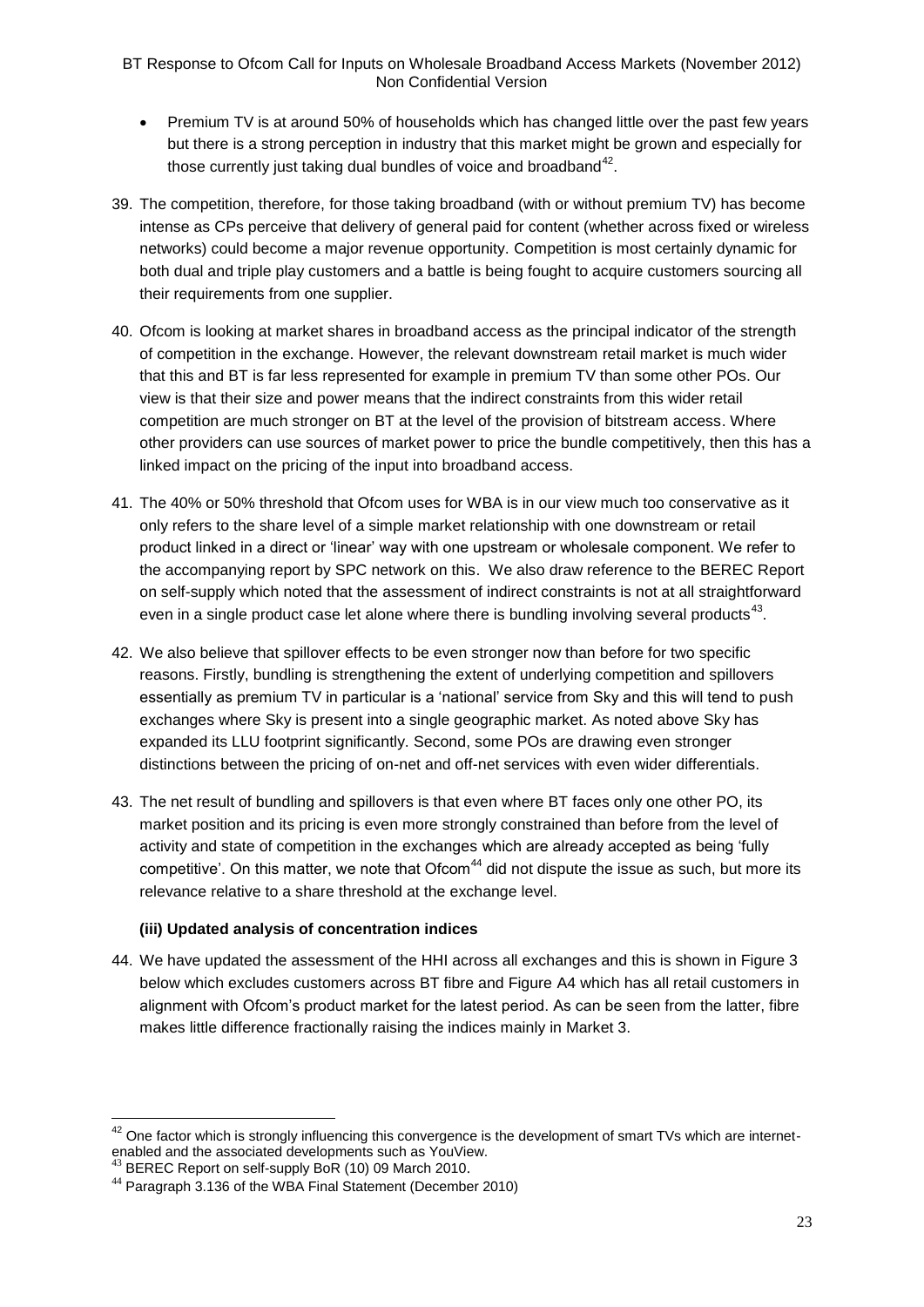

Figure A3: HHI across BT Exchanges since 2007<sup>45</sup>

Figure A4: HHI for exchanges in September 2012



45. The interpretation of the charts was discussed in our June 2010 response<sup>46</sup> encapsulated in figure A5 below.

 $45$  Note that we cannot compute the shares of Virgin Media precisely.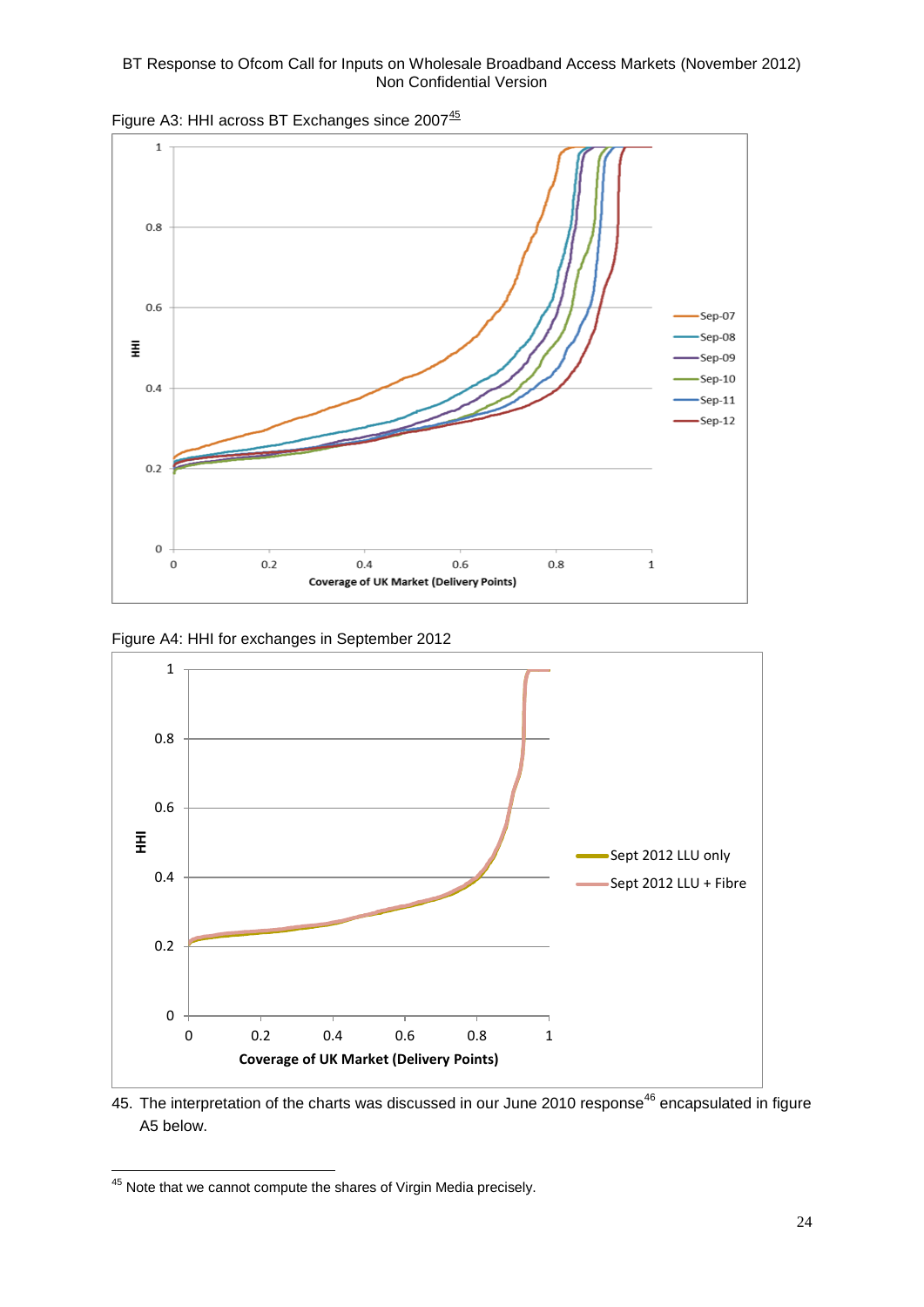Figure A5



- 46. At a given number of households/delivery points, the (vertical) fall in the HHI reflects lower concentration. For a given HHI value, the higher the (horizontal) cumulative distribution of households/delivery points shows how widely that given level of competition has reached.
- 47. What is most noticeable in these charts is that the level of household coverage at which concentration becomes significant – the point of inflection in the chart - has shifted sharply upward from around 70% back in March 2010 to around 80-85% by September 2012. There is a slight upward movement for some highly competitive exchanges in September 2012 which reflects the exit of Orange. It is also noticeable that the HHI in Market 1 has fallen sharply reflecting entry by TalkTalk.

| TABLE A2: UPDATED HHI FOR THE THREE GEOGRAPHIC MARKETS* |            |                 |          |              |          |              |
|---------------------------------------------------------|------------|-----------------|----------|--------------|----------|--------------|
|                                                         | Market 1   |                 | Market 2 |              | Market 3 |              |
|                                                         | <b>HHI</b> | Standard<br>dev | HHI      | Standard dev | HHI      | Standard dev |
| Sept 07                                                 | 0.98       | 0.07            | 0.91     | 0.13         | 0.43     | 0.23         |
| Sept 08                                                 | 0.98       | 0.07            | 0.83     | 0.18         | 0.34     | 0.14         |
| Sept 09                                                 | 0.98       | 0.06            | 0.78     | 0.20         | 0.31     | 0.12         |
| Sept 10                                                 | 0.97       | 0.06            | 0.64     | 0.17         | 0.29     | 0.09         |
| Sept 11                                                 | 0.96       | 0.08            | 0.53     | 0.15         | 0.29     | 0.06         |
| Sept 12                                                 | 0.85       | 0.17            | 0.45     | 0.12         | 0.28     | 0.05         |

48. The relevant values are also shown in Table A2.

\*Note that the values in this table do not align with those supplied by BT in June 2010 as (i) the definitions of the markets have changed with a different set of exchanges, particularly in Market 2 and (ii) the treatment of AOL and Tiscali has changed with these now fully incorporated into TalkTalk. The figures presented above are however correct as a 'backward' static assessment based on December 2010 definitions of exchanges and market structure of POs.

<sup>46</sup> Figure 9 of BT's June 2010 WBA Market Review response

<u>.</u>

[http://www.btplc.com/Thegroup/RegulatoryandPublicaffairs/Consultativeresponses/Ofcom/2010/Wholesalebroa](http://www.btplc.com/Thegroup/RegulatoryandPublicaffairs/Consultativeresponses/Ofcom/2010/Wholesalebroadbandaccessmarkets/wholesalebroadbandaccessmarkets.pdf) [dbandaccessmarkets/wholesalebroadbandaccessmarkets.pdf](http://www.btplc.com/Thegroup/RegulatoryandPublicaffairs/Consultativeresponses/Ofcom/2010/Wholesalebroadbandaccessmarkets/wholesalebroadbandaccessmarkets.pdf)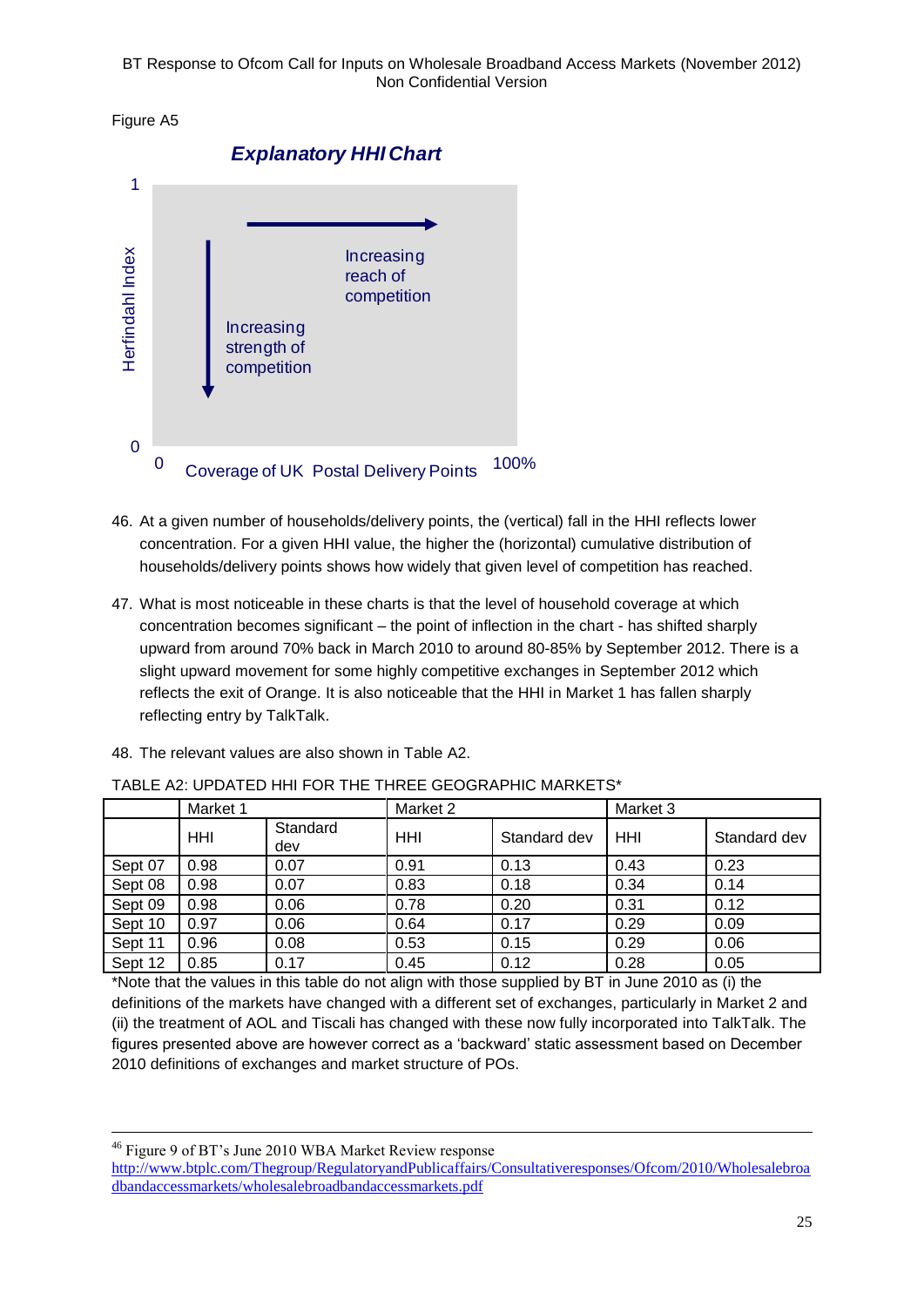- 49. SPC Network have reviewed these numbers and compared these results with the equivalent retail mobile market (on a total network basis) and their key comparator chart is shown below in Figure A6.
- $[\times]$  Figure A6 redacted]

50.  $\infty$ 

# **(iv) The econometric modelling**

- 51. We are currently updating the key analyses of share impacts of both the number and specific identity of POs on BT and between POs and we hope to provide this report to Ofcom early in 2013.
- 52. In the meantime, we have made a preliminary examination of entry in Market 2 in particular in the 18 months or so since the December 2010 Statement. To appreciate the movements of exchanges over time, Table A3 (at the end of this annex) provides a 'mapping' of where exchanges were classified in June 2010 and the latest information we have available as at September 2012.
- 53. According to our information as shown in Table A3, the  $\times^{47}$  exchanges were composed of:
	- $\bullet$   $\times$
	- $\propto$
	- $\bullet \times$ .

54. Within the  $\times$  exchange set of BT+1 PO, by beginning of October 2012:

- $\times$
- $\mathsf{\geq}$
- $\times$
- $\bullet \times$
- 55. What this implies, is that just over half way into a market review period, one third of the regulated set of exchanges in Market 2 are already fully competitive and another third will likely be fully competitive by the end of the period just based on a share threshold alone.

56.  $\times^{48}$ .

[ $\times$  Figure A7 redacted]

<sup>1</sup> 

 $47 \times 48 \times 48$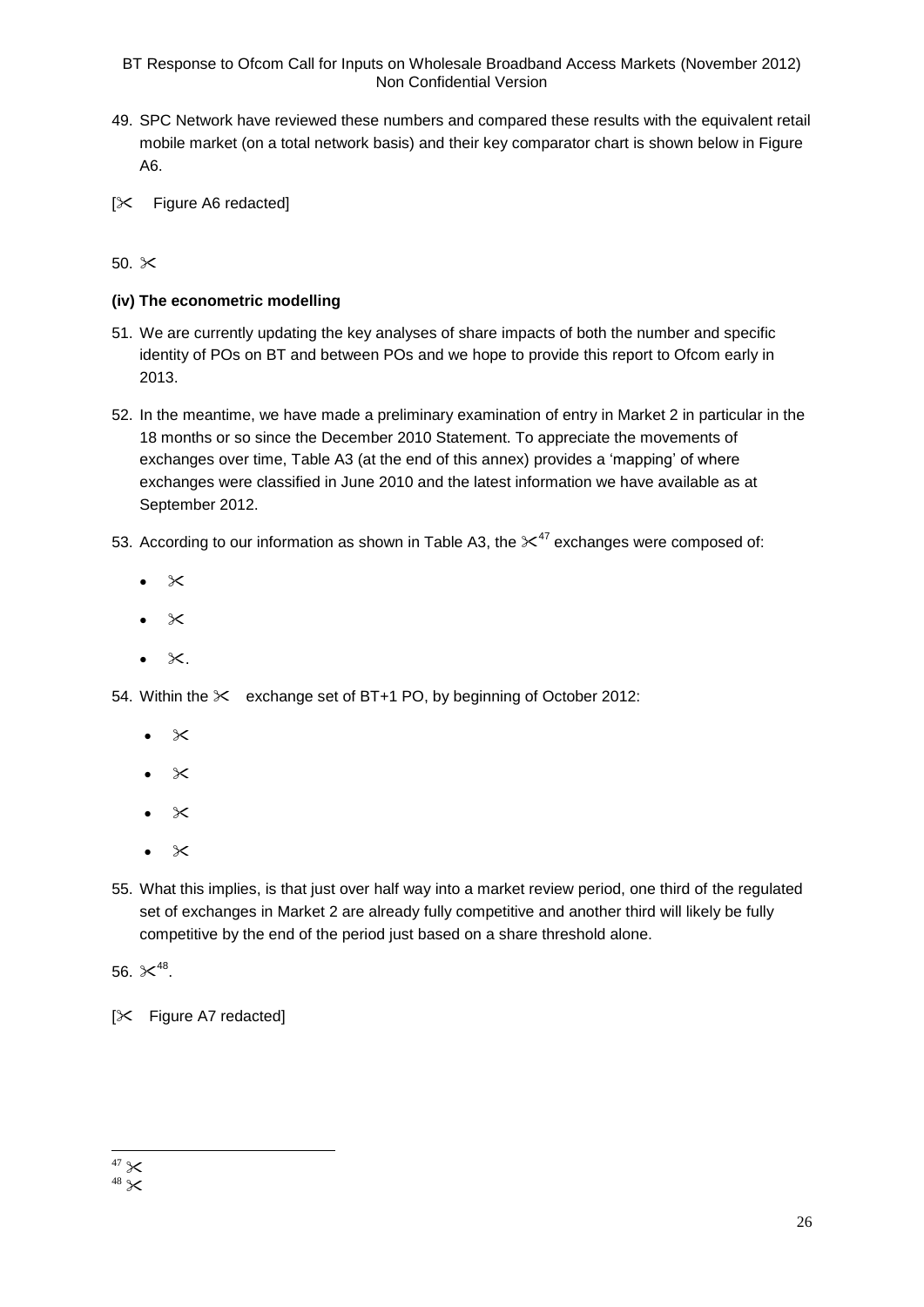57.

58.  $\approx$ 

1

- $[\times$  Figure A8 redacted]
- 59. Figure A9 below shows that even in this comparatively short time period, BT's share loss has been dramatic with  $\times$  of exchanges remaining with a share above  $\times^{49}$ . Figure A10 shows the approximate share loss looking at groups of exchanges according to the month of entry. In general, earlier exchanges are associated with higher share loss although as might be expected, there is some variation here but in general, the longer the period of unbundling the greater the loss of share to BT.

 $[\times]$  Figure A9 redacted]

 $49$  There will be various reasons why some particular exchanges have high BT share which are for example related to socio-economic factors and which do not imply that BT has market share i.e. there is a certain degree of statistical randomness associated with shares.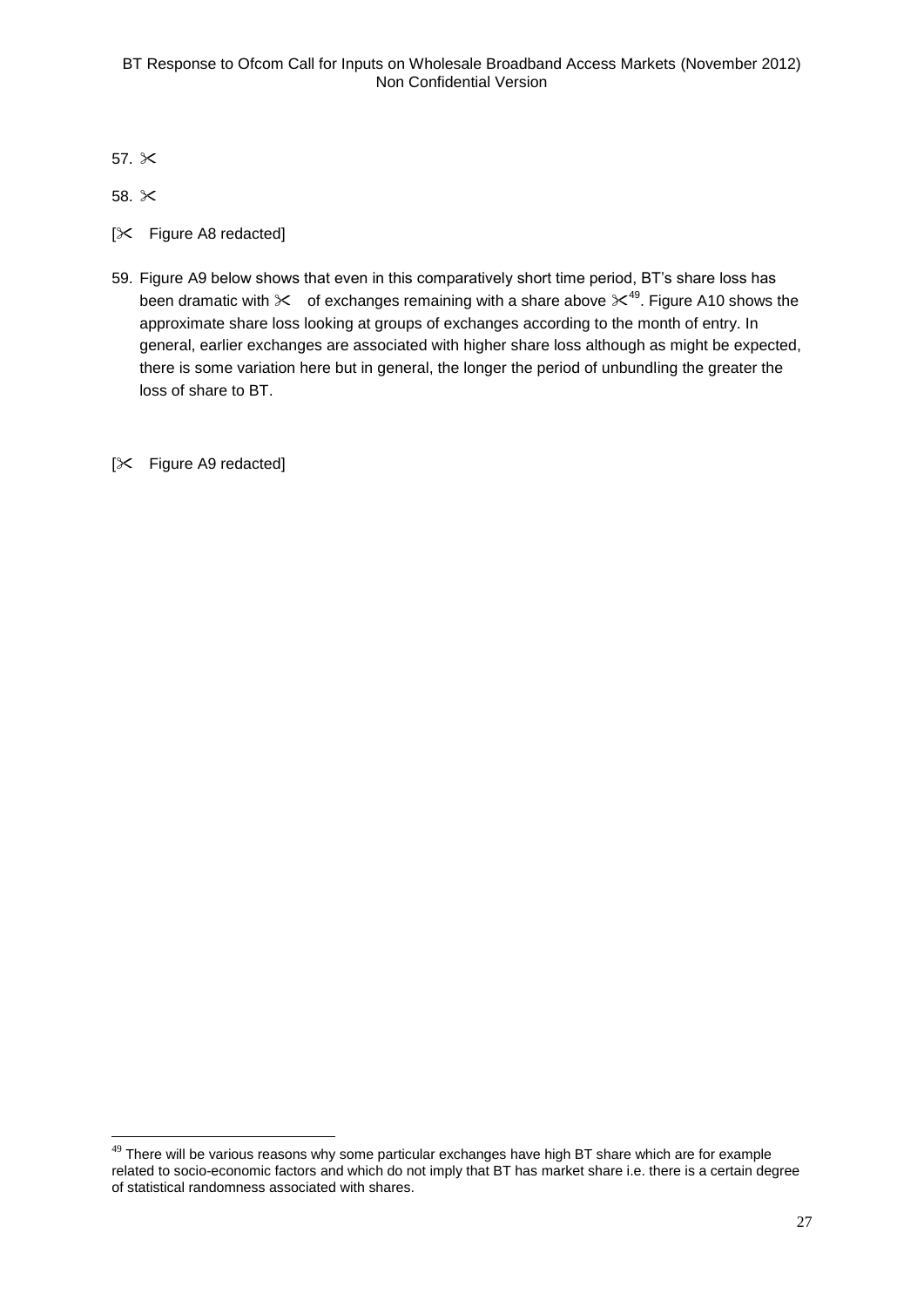# [ $\angle$  Figure A10 redacted]

60.  $\times$ .

- 61. Even though these are highly averaged results, they seem to be broadly compatible with our findings in the last market review. To take just one piece of evidence from the econometric analysis<sup>50</sup>, we found that  $\chi$  entering an exchange had a material impact on BT's share<sup>51</sup>. Just taking an average in the range of  $\chi$  share loss as a central estimate of the impact of an LLU on BT per annum, within three years that would erode roughly  $\times$  market share. Given that the loss of market share will likely not be 'linear' over time we feel that the slightly lower estimates from the  $\%$  exchanges above is of the same order roughly as our previous analysis<sup>52</sup>.
- 62. Ofcom<sup>53</sup> expressed reservations about linking policy to specific POs. Whilst as a general rule this is understandable absent specific evidence, we think it would be perfectly reasonable for Ofcom to take account of the specific roll out of specific POs in this context on the basis of established and known plans of LLU entry and the consequential likely impact on BT from firm empirical evidence. There is nothing that we are aware of for Ofcom to be so cautious to put to one side what is compelling evidence of inter-CP competition and which collectively adds up to 'aggregate trends'.

# **(v) Economic literature**

63. Ofcom<sup>54</sup> also cast doubt on the relevance of the economic literature on evidence of competitor presence and the link to effective competition. We therefore invited SPC Network to re-consider this issue and their report cites the most recent literature on this framework which coincidentally actually relates to broadband demand in the USA<sup>55</sup>. As discussed in the SPC Network Report, the conclusion strongly supports our findings in 2010.

# **IV CONCLUDING REMARKS**

- 64. As we highlighted above, we do not see the bulk of differences between BT and Ofcom as being primarily of a technical nature but more one of policy differences. In essence, we feel vindicated in our assertion that Ofcom was being too cautious on the evidence of effective competition from a wide variety of evidence and combined with an equally cautious approach to LLU rollout, has materially under-forecast the extent of competition in Market 2 as well in fact as Market 1.
- 65. The EC Guidelines state the following *'market definition is not a mechanical or abstract process but requires an analysis of past market behaviour and an overall understanding of the mechanics of a given sector'*<sup>56</sup>. On the use of market shares, the Commission is clear that a high market share alone is not sufficient to establish the possession of SMP and that *'it is important to stress*

<u>.</u>

 $50$  See Table T1 of BT's October 2010 WBA market review response

[http://www.btplc.com/Thegroup/RegulatoryandPublicaffairs/Consultativeresponses/Ofcom/2010/Wholesalebroad](http://www.btplc.com/Thegroup/RegulatoryandPublicaffairs/Consultativeresponses/Ofcom/2010/Wholesalebroadbandaccessmarkets2/index.htm) [bandaccessmarkets2/index.htm](http://www.btplc.com/Thegroup/RegulatoryandPublicaffairs/Consultativeresponses/Ofcom/2010/Wholesalebroadbandaccessmarkets2/index.htm)

<sup>&</sup>lt;sup>51</sup> This was using a model structure which was suggested by Professor Verboven.

 $52 \times$ <br> $53$  Paragraph 3.137 of the WBA Final Statement (December 2010)

<sup>54</sup> See Ofcom's August 2010 Second WBA Consultation

<sup>55</sup> Xiao, M. and Orazem, P.F. (2011) 'Does the fourth entrant make any difference: Entry and competition in the early U.S. Broadband Market' in International Journal of Industrial Organisation No.29 547-561.

<sup>56</sup> EC 202 Guidelines on market analysis and assessment of SMP (2002/C 165/03).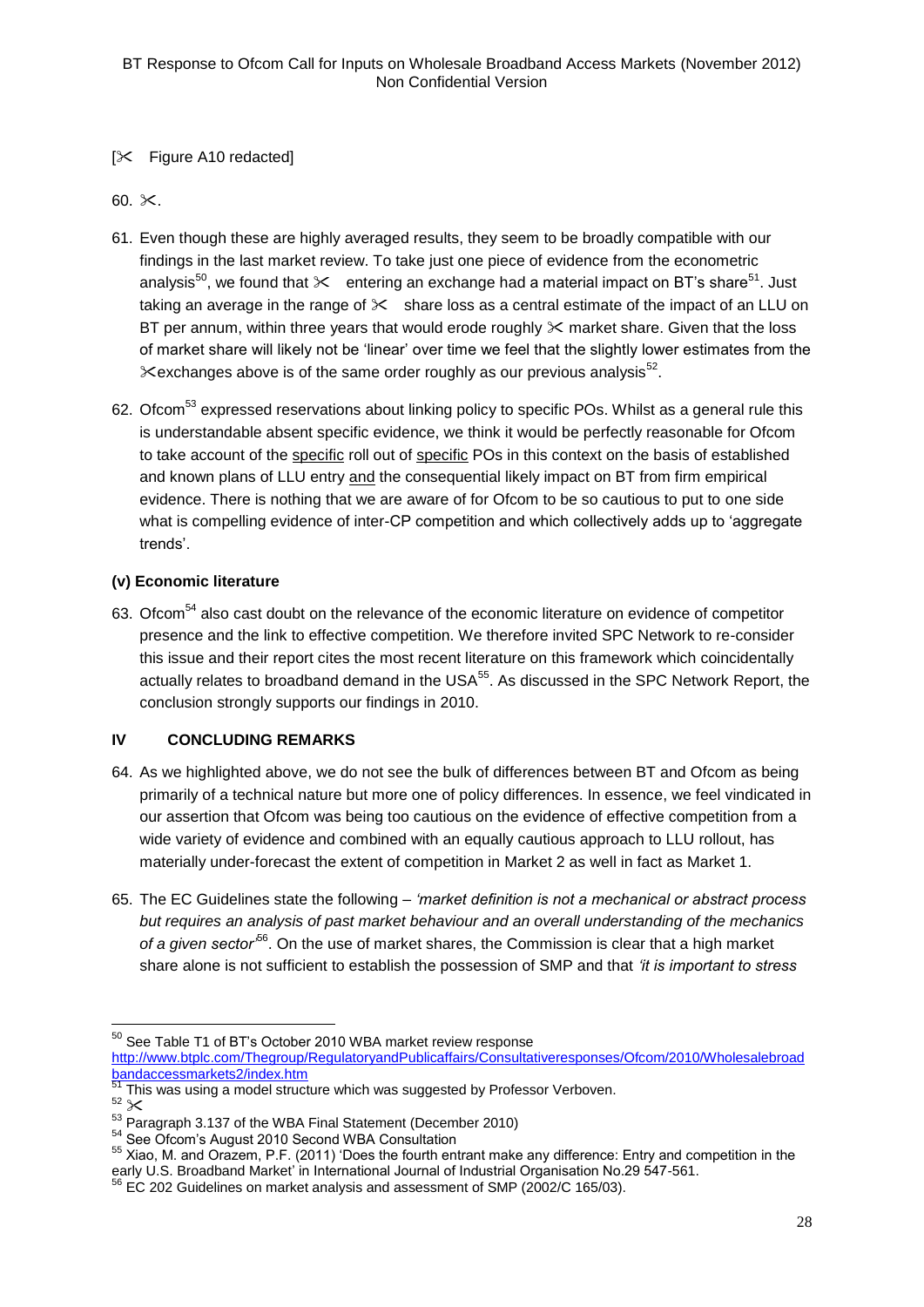*that the existence of a dominant position cannot be established on the sole basis of large market shares'*.

- 66. The Commission<sup>57</sup> lists a range of potential factors indicating market power noting that 'A *dominant position can derive from a combination of the above criteria which taken separately may not be determinative*'. By the same token, we argue that an assessment of all the criteria and in particular the cross exchange spillovers of bundled services and the strength of indirect constraints will link much of Market 2 to Market 3.
- 67. Our position therefore is that Ofcom should not take each piece of evidence concerning market power in turn and simply state that 'its effect will be reflected in a (narrow) market share' - but rather look at all the factors in conjunction on a cumulative basis as the Commission has indicated should be done. It was, and remains our firm view, that the 50% share threshold set in 2010 was not needed at all (or it could indeed have been set much higher) and it is now certainly not appropriate.
- 68. On the contrary, Ofcom<sup>58</sup> could reasonably have drawn clear inferences that the presence of any two of Virgin Media, Sky or TalkTalk would in any exchange be sufficient for competition to be effective within a three year market review period.

<u>.</u>

 $57$  Paragraph 78 of the EC 202 Guidelines on market analysis and assessment of SMP (2002/C 165/03)

<sup>58</sup> Paragraphs 3.137 and 3.147 of the WBA Final Statement (December 2010)